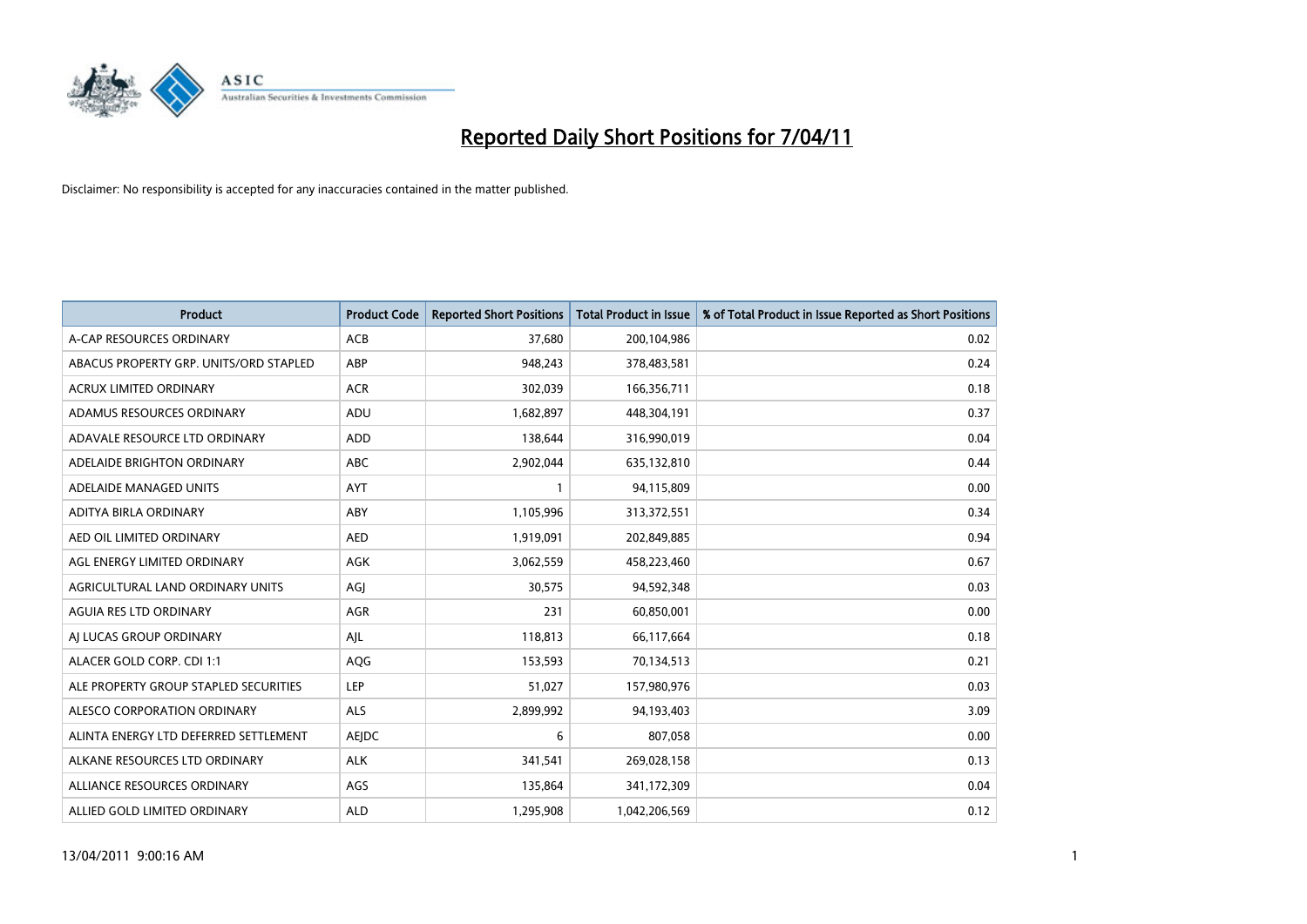

| <b>Product</b>                          | <b>Product Code</b> | <b>Reported Short Positions</b> | <b>Total Product in Issue</b> | % of Total Product in Issue Reported as Short Positions |
|-----------------------------------------|---------------------|---------------------------------|-------------------------------|---------------------------------------------------------|
| ALUMINA LIMITED ORDINARY                | <b>AWC</b>          | 23,731,023                      | 2,440,196,187                 | 0.95                                                    |
| AMADEUS ENERGY ORDINARY                 | AMU                 | 515,770                         | 300,288,855                   | 0.17                                                    |
| AMALGAMATED HOLDINGS ORDINARY           | <b>AHD</b>          | 10,218                          | 157,458,568                   | 0.01                                                    |
| AMCOM TELECOMM. ORDINARY                | <b>AMM</b>          | 69,095                          | 716,812,103                   | 0.01                                                    |
| AMCOR LIMITED ORDINARY                  | <b>AMC</b>          | 7,521,547                       | 1,226,387,533                 | 0.61                                                    |
| AMP LIMITED ORDINARY                    | AMP                 | 17,838,844                      | 2,789,686,764                 | 0.62                                                    |
| AMPELLA MINING ORDINARY                 | <b>AMX</b>          | 252,170                         | 203,285,108                   | 0.12                                                    |
| ANGLOGOLD ASHANTI CDI 5:1               | AGG                 | 4                               | 89,207,765                    | 0.00                                                    |
| ANSELL LIMITED ORDINARY                 | <b>ANN</b>          | 3,451,180                       | 133,007,903                   | 2.58                                                    |
| ANTARES ENERGY LTD ORDINARY             | AZZ                 | 101,632                         | 283,000,000                   | 0.04                                                    |
| ANZ BANKING GRP LTD ORDINARY            | ANZ                 | 4,048,490                       | 2,596,414,163                 | 0.13                                                    |
| APA GROUP STAPLED SECURITIES            | APA                 | 5,911,358                       | 556,193,951                   | 1.05                                                    |
| APEX MINERALS NL ORDINARY               | <b>AXM</b>          | 885.145                         | 5,550,243,713                 | 0.02                                                    |
| APN EUROPEAN RETAIL UNITS STAPLED SEC.  | <b>AEZ</b>          | 11,832                          | 544,910,660                   | 0.00                                                    |
| APN NEWS & MEDIA ORDINARY               | <b>APN</b>          | 21,822,985                      | 618,568,292                   | 3.55                                                    |
| AQUARIUS PLATINUM. ORDINARY             | <b>AOP</b>          | 2,825,089                       | 463,266,640                   | 0.60                                                    |
| AQUILA RESOURCES ORDINARY               | <b>AQA</b>          | 3,712,471                       | 374,323,124                   | 1.00                                                    |
| ARAFURA RESOURCE LTD ORDINARY           | ARU                 | 5,017,508                       | 367,930,342                   | 1.38                                                    |
| ARB CORPORATION ORDINARY                | <b>ARP</b>          | 13,581                          | 72,481,302                    | 0.01                                                    |
| ARDENT LEISURE GROUP STAPLED SECURITIES | AAD                 | 281,248                         | 318,147,978                   | 0.07                                                    |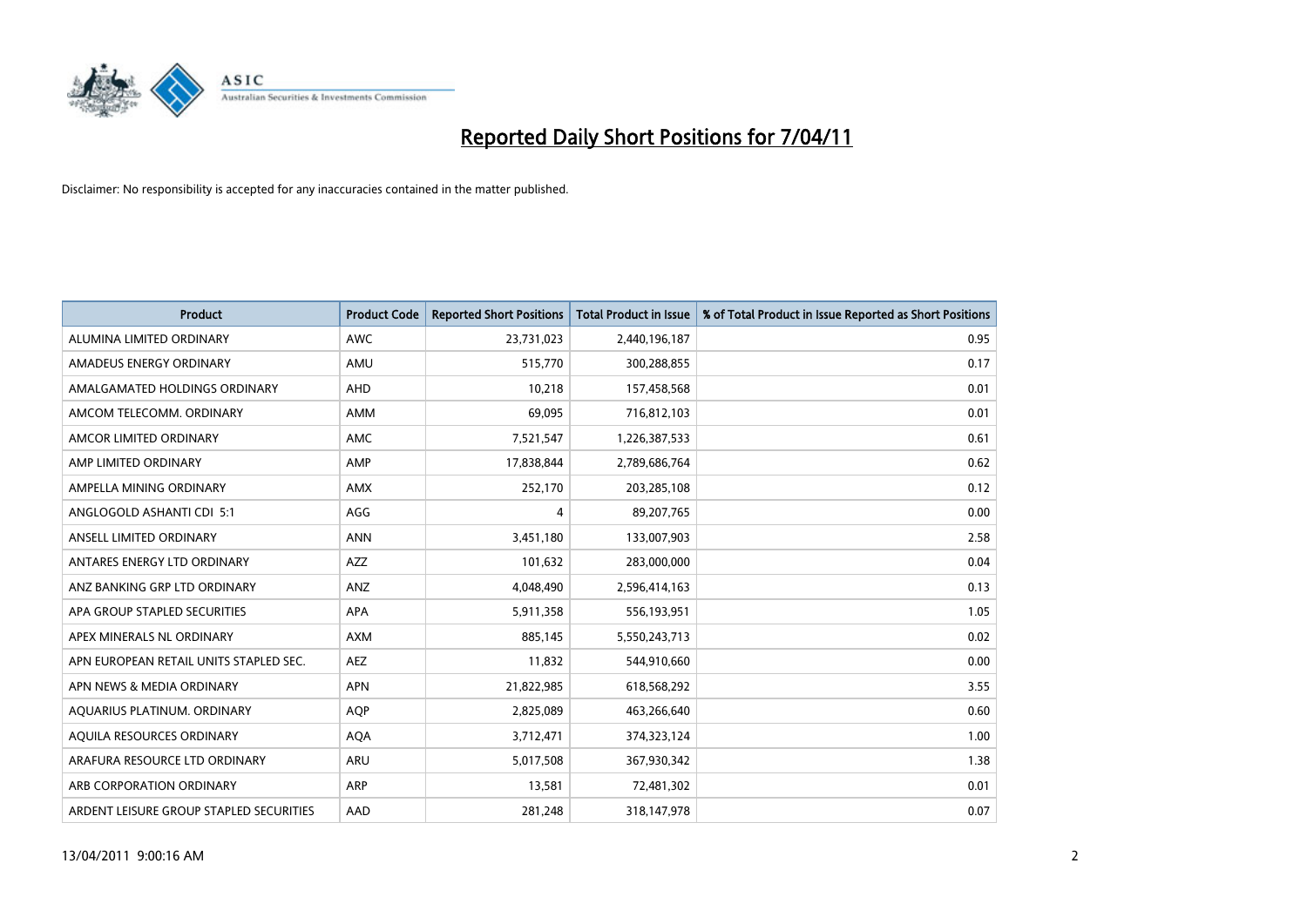

| <b>Product</b>                          | <b>Product Code</b> | <b>Reported Short Positions</b> | Total Product in Issue | % of Total Product in Issue Reported as Short Positions |
|-----------------------------------------|---------------------|---------------------------------|------------------------|---------------------------------------------------------|
| ARISTOCRAT LEISURE ORDINARY             | <b>ALL</b>          | 29,995,785                      | 536,480,307            | 5.60                                                    |
| <b>ASCIANO LIMITED ORDINARY</b>         | <b>AIO</b>          | 12,486,121                      | 2,926,103,883          | 0.42                                                    |
| ASG GROUP LIMITED ORDINARY              | <b>ASZ</b>          | 16,669                          | 168,247,718            | 0.01                                                    |
| ASPEN GROUP ORD/UNITS STAPLED           | <b>APZ</b>          | 1,112,023                       | 592,674,670            | 0.17                                                    |
| ASPIRE MINING LTD ORDINARY              | <b>AKM</b>          | 83,450                          | 535,971,483            | 0.01                                                    |
| ASTON RES LTD ORDINARY                  | <b>AZT</b>          | 188,233                         | 204,527,604            | 0.09                                                    |
| ASTRO JAP PROP GROUP STAPLED SECURITIES | AJA                 | 18.860                          | 58,445,002             | 0.04                                                    |
| ASX LIMITED ORDINARY                    | <b>ASX</b>          | 964,179                         | 175,136,729            | 0.55                                                    |
| ATLANTIC LIMITED ORDINARY               | ATI                 | 336,217                         | 112,790,281            | 0.29                                                    |
| ATLAS IRON LIMITED ORDINARY             | <b>AGO</b>          | 4,940,410                       | 815,689,044            | 0.60                                                    |
| AURORA MINERALS LTD ORDINARY            | <b>ARM</b>          | 1,187                           | 104,167,499            | 0.00                                                    |
| <b>AURORA OIL &amp; GAS ORDINARY</b>    | <b>AUT</b>          | 275,268                         | 403,437,342            | 0.06                                                    |
| AUSDRILL LIMITED ORDINARY               | <b>ASL</b>          | 444.638                         | 263,133,904            | 0.16                                                    |
| AUSENCO LIMITED ORDINARY                | <b>AAX</b>          | 3,364,638                       | 122,987,022            | 2.73                                                    |
| AUSTAL LIMITED ORDINARY                 | ASB                 | 171,657                         | 188,069,638            | 0.09                                                    |
| <b>AUSTAR UNITED ORDINARY</b>           | <b>AUN</b>          | 2,169,391                       | 1,271,389,658          | 0.16                                                    |
| AUSTBROKERS HOLDINGS ORDINARY           | <b>AUB</b>          | $\overline{2}$                  | 54,339,433             | 0.00                                                    |
| AUSTIN ENGINEERING ORDINARY             | ANG                 | 9,469                           | 71,714,403             | 0.01                                                    |
| <b>AUSTRALAND ASSETS ASSETS</b>         | <b>AAZPB</b>        | 1,168                           | 2,750,000              | 0.04                                                    |
| AUSTRALAND PROPERTY STAPLED SECURITY    | <b>ALZ</b>          | 648.376                         | 576,846,597            | 0.09                                                    |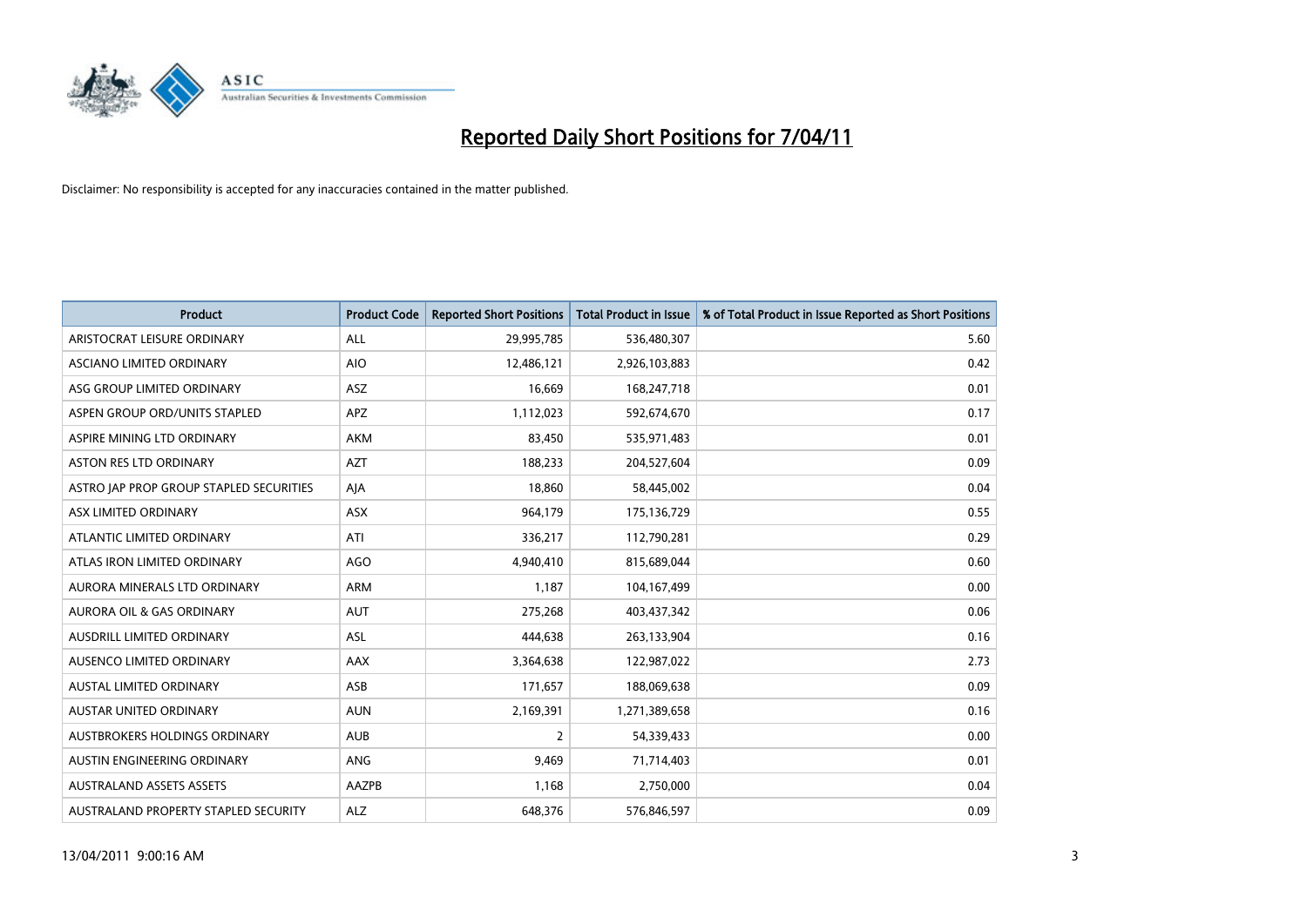

| <b>Product</b>                       | <b>Product Code</b> | <b>Reported Short Positions</b> | Total Product in Issue | % of Total Product in Issue Reported as Short Positions |
|--------------------------------------|---------------------|---------------------------------|------------------------|---------------------------------------------------------|
| AUSTRALIAN AGRICULT, ORDINARY        | <b>AAC</b>          | 4,496,434                       | 264,264,459            | 1.68                                                    |
| AUSTRALIAN EDUCATION UNITS           | <b>AEU</b>          | 625,000                         | 134,973,383            | 0.46                                                    |
| AUSTRALIAN INFRASTR, UNITS/ORDINARY  | <b>AIX</b>          | 1,037,954                       | 620,733,944            | 0.15                                                    |
| AUSTRALIAN MINES LTD ORDINARY        | <b>AUZ</b>          | 1,400,000                       | 576,910,315            | 0.24                                                    |
| AUSTRALIAN PHARM, ORDINARY           | API                 | 741,403                         | 488,115,883            | 0.15                                                    |
| <b>AUTOMOTIVE HOLDINGS ORDINARY</b>  | <b>AHE</b>          | 73,300                          | 226,387,577            | 0.03                                                    |
| AVEXA LIMITED ORDINARY               | <b>AVX</b>          | 243,657                         | 847,688,779            | 0.03                                                    |
| AWE LIMITED ORDINARY                 | <b>AWE</b>          | 2,828,571                       | 521,871,941            | 0.55                                                    |
| AZUMAH RESOURCES ORDINARY            | <b>AZM</b>          | 27,302                          | 272,696,055            | 0.01                                                    |
| <b>BANDANNA ENERGY ORDINARY</b>      | <b>BND</b>          | 138,691                         | 426,515,482            | 0.03                                                    |
| BANK OF QUEENSLAND. ORDINARY         | <b>BOO</b>          | 3,093,838                       | 222,072,957            | 1.38                                                    |
| <b>BANNERMAN RESOURCES ORDINARY</b>  | <b>BMN</b>          | 79,335                          | 234,435,934            | 0.03                                                    |
| <b>BASS STRAIT OIL CO ORDINARY</b>   | <b>BAS</b>          | 1,482                           | 291,030,250            | 0.00                                                    |
| <b>BATHURST RESOURCES ORDINARY</b>   | <b>BTU</b>          | 5,967,233                       | 613,741,330            | 0.96                                                    |
| <b>BAUXITE RESOURCE LTD ORDINARY</b> | <b>BAU</b>          | 96,297                          | 235,379,896            | 0.04                                                    |
| <b>BC IRON LIMITED ORDINARY</b>      | <b>BCI</b>          | 5.131                           | 94,361,000             | 0.01                                                    |
| BEACH ENERGY LIMITED ORDINARY        | <b>BPT</b>          | 975,260                         | 1,099,021,290          | 0.09                                                    |
| BEADELL RESOURCE LTD ORDINARY        | <b>BDR</b>          | 1,281,606                       | 622,147,828            | 0.20                                                    |
| BENDIGO AND ADELAIDE ORDINARY        | <b>BEN</b>          | 6,856,205                       | 360,048,771            | 1.88                                                    |
| BERKELEY RESOURCES ORDINARY          | <b>BKY</b>          | 201,648                         | 174,298,273            | 0.11                                                    |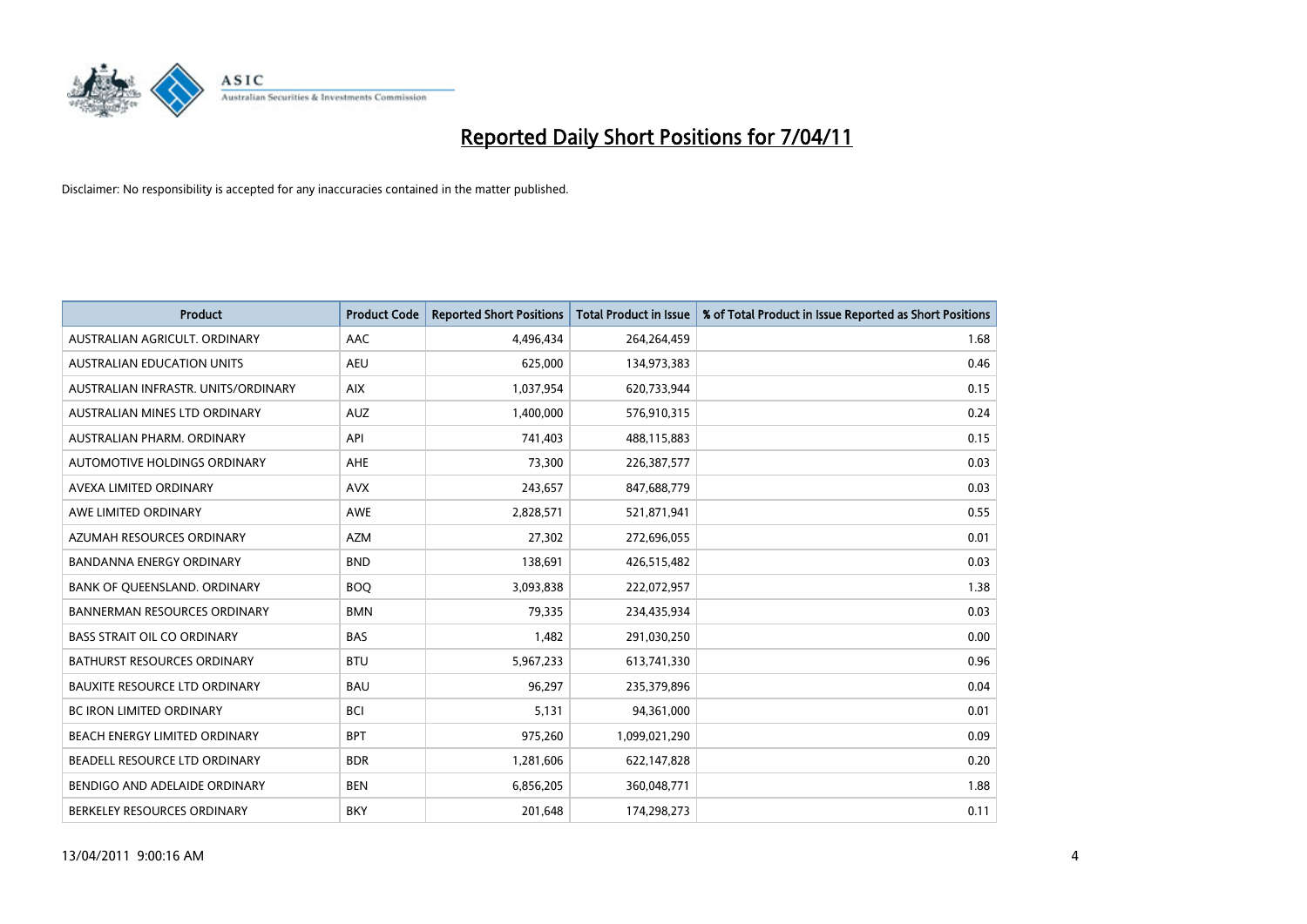

| <b>Product</b>                       | <b>Product Code</b> | <b>Reported Short Positions</b> | <b>Total Product in Issue</b> | % of Total Product in Issue Reported as Short Positions |
|--------------------------------------|---------------------|---------------------------------|-------------------------------|---------------------------------------------------------|
| BETASHARES ASX FIN ETF UNITS         | <b>OFN</b>          | 28,500                          | 4,509,251                     | 0.63                                                    |
| BETASHARES ASX RES ETF UNITS         | <b>ORE</b>          | 198,220                         | 4,519,432                     | 4.39                                                    |
| BETASHARES US DOLLAR ETF UNITS       | <b>USD</b>          | 5,000                           | 1,125,000                     | 0.44                                                    |
| BHP BILLITON LIMITED ORDINARY        | <b>BHP</b>          | 41,474,676                      | 3,356,081,497                 | 1.21                                                    |
| <b>BILLABONG ORDINARY</b>            | <b>BBG</b>          | 13,188,163                      | 253,613,826                   | 5.20                                                    |
| <b>BIOTA HOLDINGS ORDINARY</b>       | <b>BTA</b>          | 2,206,692                       | 181,417,556                   | 1.21                                                    |
| <b>BISALLOY STEEL ORDINARY</b>       | <b>BIS</b>          | 84.480                          | 216,455,965                   | 0.04                                                    |
| BKI INVESTMENT LTD ORDINARY          | <b>BKI</b>          | 508                             | 422,863,407                   | 0.00                                                    |
| <b>BLACKTHORN RESOURCES ORDINARY</b> | <b>BTR</b>          | 35,848                          | 106,885,300                   | 0.03                                                    |
| <b>BLUESCOPE STEEL LTD ORDINARY</b>  | <b>BSL</b>          | 33,232,247                      | 1,842,207,385                 | 1.80                                                    |
| <b>BOART LONGYEAR ORDINARY</b>       | <b>BLY</b>          | 4,255,716                       | 461,163,412                   | 0.93                                                    |
| <b>BOOM LOGISTICS ORDINARY</b>       | <b>BOL</b>          | 337,999                         | 461,500,712                   | 0.07                                                    |
| BORAL LIMITED. ORDINARY              | <b>BLD</b>          | 26,083,051                      | 729,925,990                   | 3.54                                                    |
| BOTSWANA METALS LTD ORDINARY         | <b>BML</b>          | 7,000                           | 143,717,013                   | 0.00                                                    |
| <b>BOW ENERGY LIMITED ORDINARY</b>   | <b>BOW</b>          | 3,161,645                       | 348,972,041                   | 0.91                                                    |
| <b>BRADKEN LIMITED ORDINARY</b>      | <b>BKN</b>          | 1,245,451                       | 142,829,226                   | 0.86                                                    |
| <b>BRAMBLES LIMITED ORDINARY</b>     | <b>BXB</b>          | 22,970,806                      | 1,451,248,324                 | 1.53                                                    |
| BREVILLE GROUP LTD ORDINARY          | <b>BRG</b>          | 2,820                           | 129,995,322                   | 0.00                                                    |
| <b>BRICKWORKS LIMITED ORDINARY</b>   | <b>BKW</b>          | 31,063                          | 147,567,333                   | 0.02                                                    |
| <b>BROCKMAN RESOURCES ORDINARY</b>   | <b>BRM</b>          | 76,964                          | 144,803,151                   | 0.06                                                    |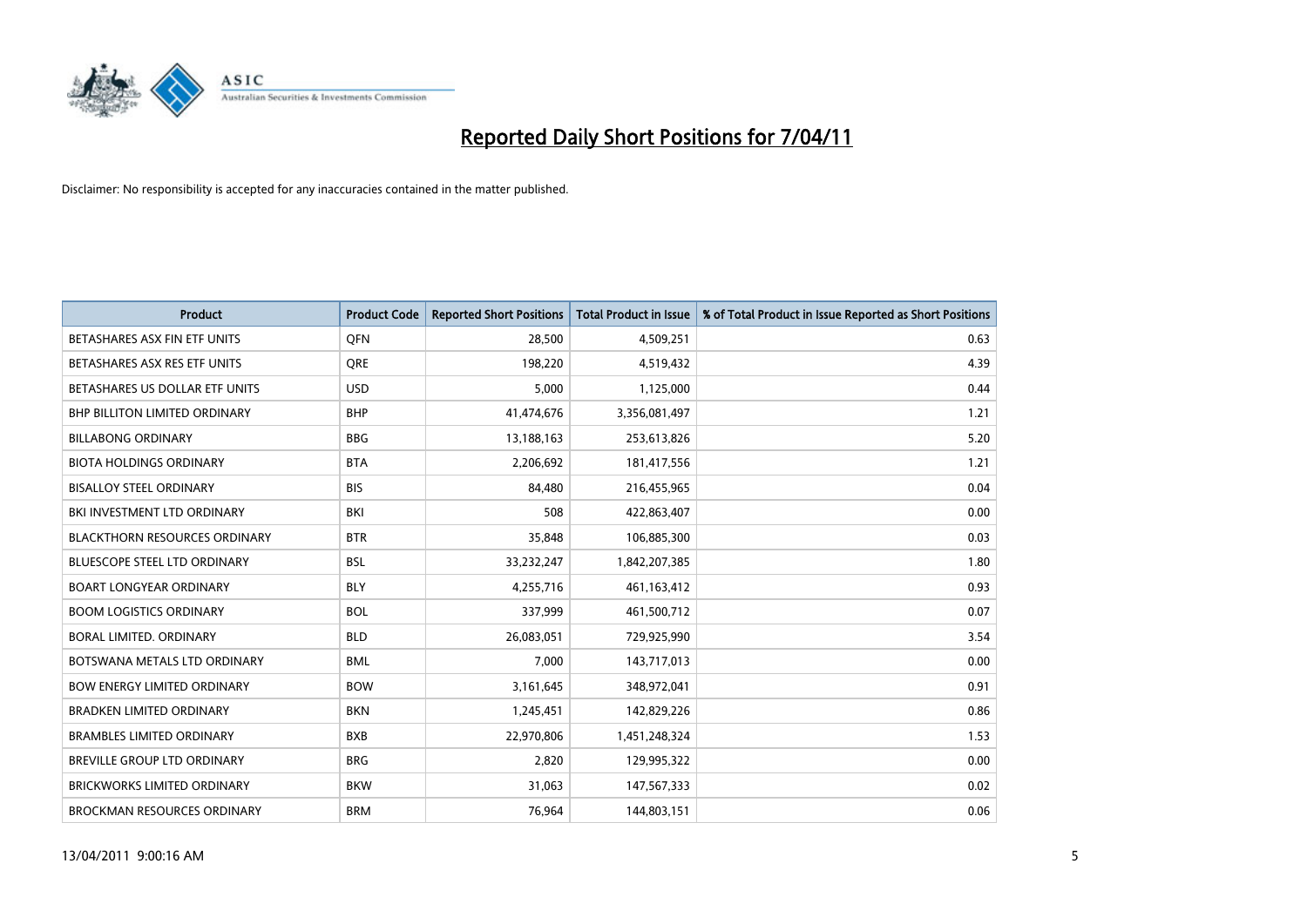

| <b>Product</b>                        | <b>Product Code</b> | <b>Reported Short Positions</b> | Total Product in Issue | % of Total Product in Issue Reported as Short Positions |
|---------------------------------------|---------------------|---------------------------------|------------------------|---------------------------------------------------------|
| BT INVESTMENT MNGMNT ORDINARY         | <b>BTT</b>          | 554,785                         | 160,000,000            | 0.35                                                    |
| <b>BURU ENERGY ORDINARY</b>           | <b>BRU</b>          | 7,733,251                       | 182,780,549            | 4.24                                                    |
| <b>BWP TRUST ORDINARY UNITS</b>       | <b>BWP</b>          | 328,491                         | 520,012,793            | 0.05                                                    |
| CABCHARGE AUSTRALIA ORDINARY          | CAB                 | 1,095,622                       | 120,437,014            | 0.91                                                    |
| CALTEX AUSTRALIA ORDINARY             | <b>CTX</b>          | 5,323,001                       | 270,000,000            | 1.94                                                    |
| <b>CAMPBELL BROTHERS ORDINARY</b>     | CPB                 | 131,724                         | 67,503,411             | 0.19                                                    |
| CAPE LAMBERT RES LTD ORDINARY         | <b>CFE</b>          | 1,158,342                       | 571,849,603            | 0.20                                                    |
| CARABELLA RES LTD ORDINARY            | <b>CLR</b>          | 14,000                          | 54,711,817             | 0.03                                                    |
| <b>CARBON ENERGY ORDINARY</b>         | <b>CNX</b>          | 704,890                         | 670,872,650            | 0.09                                                    |
| <b>CARDNO LIMITED ORDINARY</b>        | CDD                 | 1,188                           | 106,840,756            | 0.00                                                    |
| CARNARVON PETROLEUM ORDINARY          | <b>CVN</b>          | 3,799,658                       | 687,820,634            | 0.54                                                    |
| CARNEGIE WAVE ENERGY ORDINARY         | <b>CWE</b>          | 83,000                          | 859,087,627            | 0.01                                                    |
| <b>CARPATHIAN RESOURCES ORDINARY</b>  | <b>CPN</b>          | 75.000                          | 265,533,501            | 0.03                                                    |
| CARPENTARIA EXP. LTD ORDINARY         | CAP                 | 9,777                           | 98,741,301             | 0.01                                                    |
| CARSALES.COM LTD ORDINARY             | <b>CRZ</b>          | 3,861,461                       | 234,228,300            | 1.64                                                    |
| CASH CONVERTERS ORD/DIV ACCESS        | <b>CCV</b>          | 68,191                          | 379,761,025            | 0.01                                                    |
| <b>CASPIAN OIL &amp; GAS ORDINARY</b> | <b>CIG</b>          | 50,000                          | 1,331,500,513          | 0.00                                                    |
| CATALPA RESOURCES ORDINARY            | CAH                 | 190,569                         | 177,954,355            | 0.11                                                    |
| CEC GROUP LIMITED ORDINARY            | <b>CEG</b>          | 1,750                           | 79,662,662             | 0.00                                                    |
| <b>CELLNET GROUP ORDINARY</b>         | <b>CLT</b>          | 1,342                           | 61,596,082             | 0.00                                                    |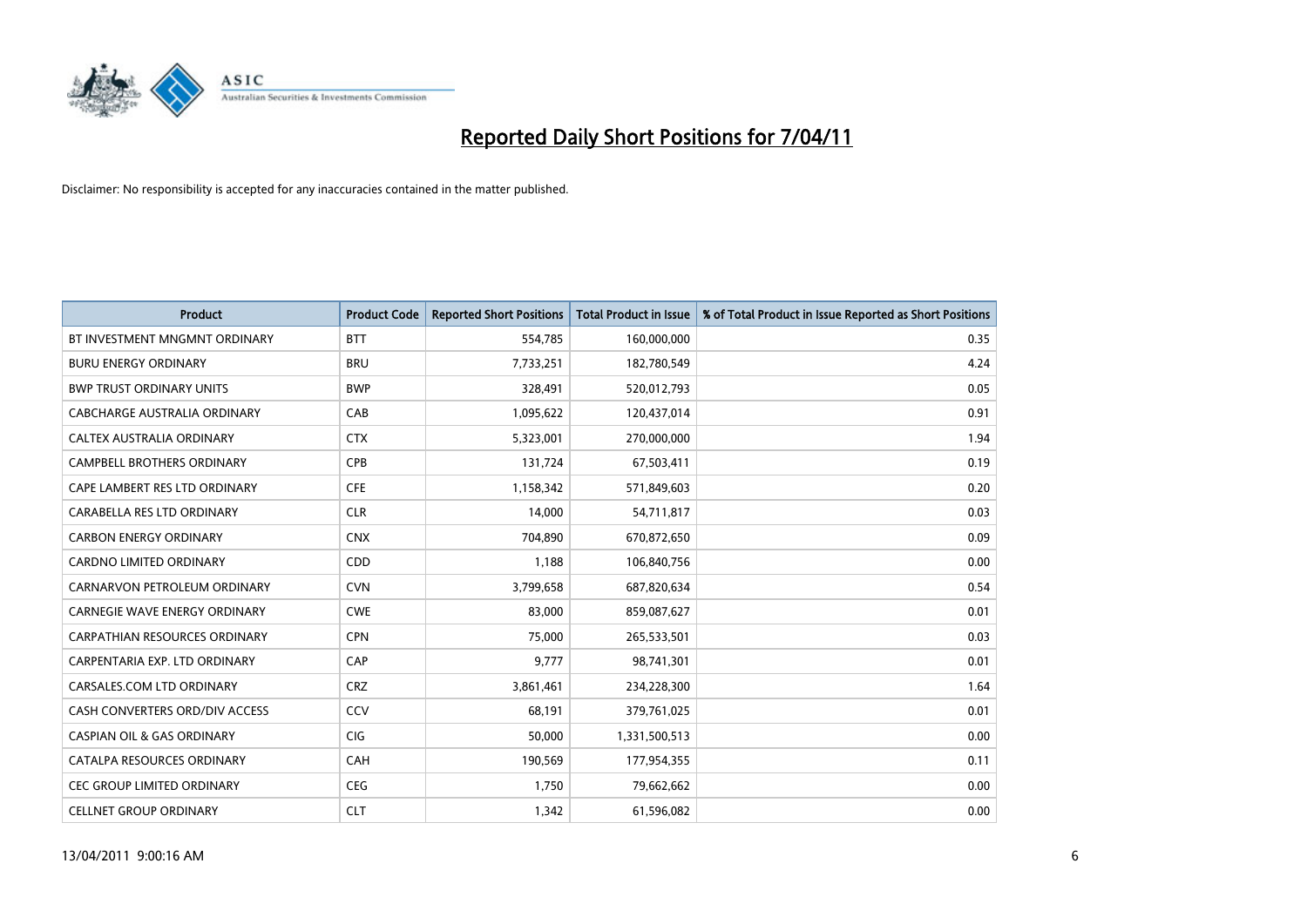

| <b>Product</b>                             | <b>Product Code</b> | <b>Reported Short Positions</b> | <b>Total Product in Issue</b> | % of Total Product in Issue Reported as Short Positions |
|--------------------------------------------|---------------------|---------------------------------|-------------------------------|---------------------------------------------------------|
| CENTRAL PETROLEUM ORDINARY                 | <b>CTP</b>          | 235,096                         | 982,298,842                   | 0.02                                                    |
| CENTREBET INTERNAT. ORDINARY               | <b>CIL</b>          | 6                               | 87,764,414                    | 0.00                                                    |
| <b>CENTRO PROPERTIES UNITS/ORD STAPLED</b> | <b>CNP</b>          | 50,344                          | 972,414,514                   | 0.00                                                    |
| CENTRO RETAIL GROUP STAPLED SECURITIES     | <b>CER</b>          | 1,137,443                       | 2,286,399,424                 | 0.05                                                    |
| <b>CERAMIC FUEL CELLS ORDINARY</b>         | <b>CFU</b>          | 314,573                         | 1,201,353,566                 | 0.02                                                    |
| <b>CFS RETAIL PROPERTY UNITS</b>           | <b>CFX</b>          | 44,853,066                      | 2,839,591,911                 | 1.59                                                    |
| CGA MINING LIMITED ORDINARY                | <b>CGX</b>          | 126.680                         | 333,265,726                   | 0.04                                                    |
| <b>CHALLENGER DIV.PRO. STAPLED UNITS</b>   | <b>CDI</b>          | 29,057                          | 913,426,007                   | 0.00                                                    |
| CHALLENGER INFRAST. STAPLED UNITS          | <b>CIF</b>          | 8,176                           | 316,223,785                   | 0.00                                                    |
| <b>CHALLENGER LIMITED ORDINARY</b>         | <b>CGF</b>          | 4,942,172                       | 500,753,078                   | 0.99                                                    |
| CHANDLER MACLEOD LTD ORDINARY              | <b>CMG</b>          | 11,970                          | 463,971,344                   | 0.00                                                    |
| CHARTER HALL GROUP STAPLED US PROHIBIT.    | <b>CHC</b>          | 972,419                         | 306,341,814                   | 0.30                                                    |
| <b>CHARTER HALL OFFICE UNIT</b>            | CQO                 | 1,139,574                       | 493,319,730                   | 0.22                                                    |
| <b>CHARTER HALL RETAIL UNITS</b>           | <b>COR</b>          | 1,186,441                       | 305,810,723                   | 0.37                                                    |
| CHEMGENEX PHARMACEUT ORDINARY              | <b>CXS</b>          | 994,275                         | 313,348,870                   | 0.32                                                    |
| CITIGOLD CORP LTD ORDINARY                 | <b>CTO</b>          | 2,059,217                       | 1,040,278,301                 | 0.20                                                    |
| <b>CLEAN SEAS TUNA ORDINARY</b>            | <b>CSS</b>          | 15,278                          | 480,829,414                   | 0.00                                                    |
| CLINUVEL PHARMACEUT. ORDINARY              | <b>CUV</b>          | 11,455                          | 30,381,706                    | 0.03                                                    |
| <b>CLOUGH LIMITED ORDINARY</b>             | <b>CLO</b>          | 511,664                         | 769,796,269                   | 0.07                                                    |
| <b>COAL &amp; ALLIED ORDINARY</b>          | <b>CNA</b>          | 7,972                           | 86,584,735                    | 0.01                                                    |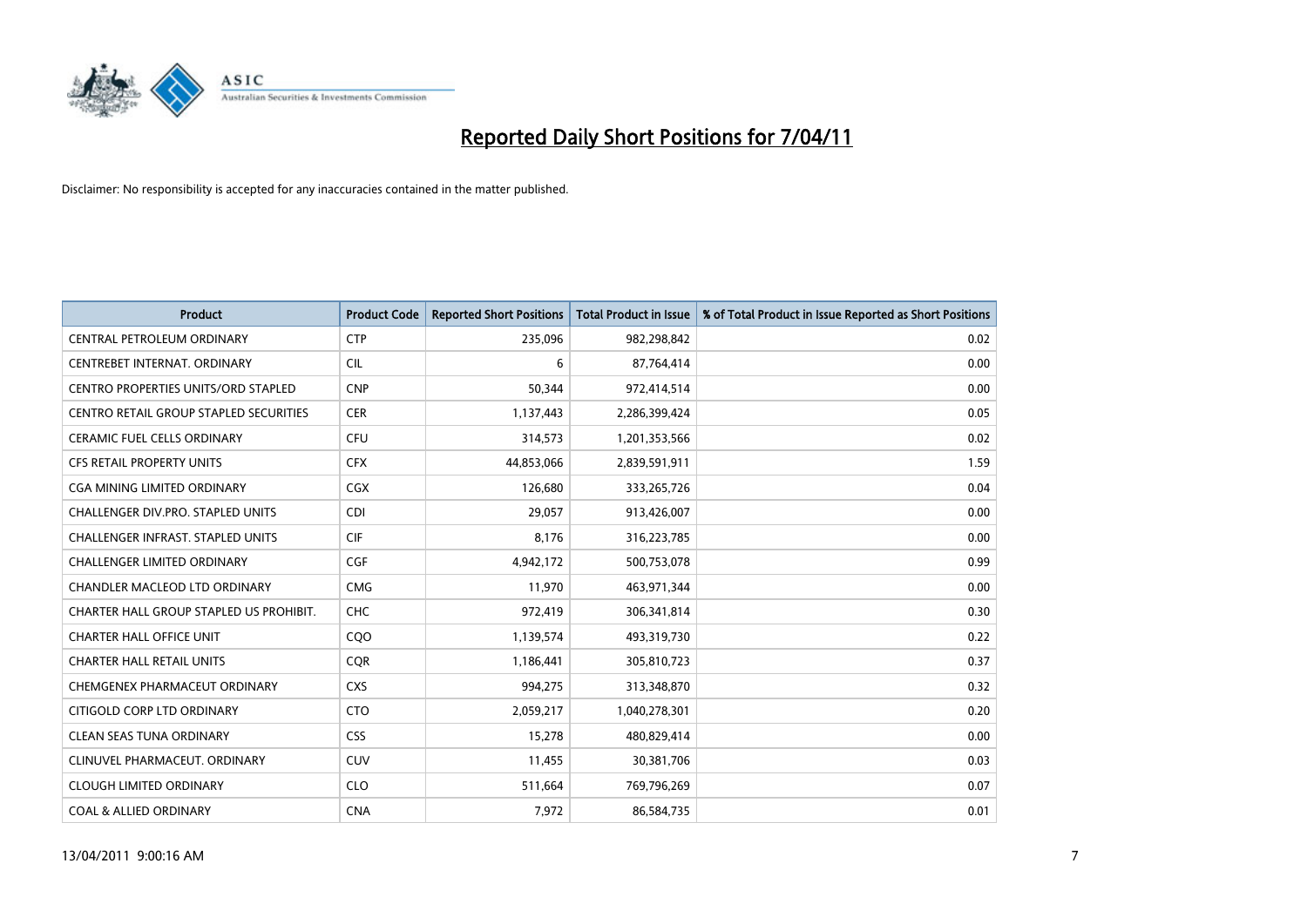

| <b>Product</b>                    | <b>Product Code</b> | <b>Reported Short Positions</b> | Total Product in Issue | % of Total Product in Issue Reported as Short Positions |
|-----------------------------------|---------------------|---------------------------------|------------------------|---------------------------------------------------------|
| COAL OF AFRICA LTD ORDINARY       | <b>CZA</b>          | 575,653                         | 530,639,661            | 0.10                                                    |
| COALSPUR MINES LTD ORDINARY       | <b>CPL</b>          | 1,500,236                       | 491,237,867            | 0.28                                                    |
| <b>COALWORKS LIMITED ORDINARY</b> | <b>CWK</b>          | 6.000                           | 149,088,955            | 0.00                                                    |
| COCA-COLA AMATIL ORDINARY         | <b>CCL</b>          | 9,191,264                       | 756,260,917            | 1.18                                                    |
| <b>COCHLEAR LIMITED ORDINARY</b>  | <b>COH</b>          | 1,651,846                       | 56,745,023             | 2.92                                                    |
| <b>COCKATOO COAL ORDINARY</b>     | COK                 | 7,077,351                       | 1,016,096,908          | 0.69                                                    |
| COMMONWEALTH BANK, ORDINARY       | <b>CBA</b>          | 14,479,297                      | 1,548,932,074          | 0.91                                                    |
| COMMONWEALTH PROP ORDINARY UNITS  | <b>CPA</b>          | 19,989,894                      | 2,449,599,711          | 0.83                                                    |
| <b>COMPASS RESOURCES ORDINARY</b> | <b>CMR</b>          | 160,952                         | 147,402,920            | 0.11                                                    |
| <b>COMPUTERSHARE LTD ORDINARY</b> | <b>CPU</b>          | 2,712,676                       | 555,664,059            | 0.48                                                    |
| <b>CONNECTEAST GROUP STAPLED</b>  | <b>CEU</b>          | 45,440,971                      | 3,940,145,951          | 1.17                                                    |
| CONQUEST MINING ORDINARY          | <b>COT</b>          | 367,339                         | 583,241,478            | 0.05                                                    |
| CONSOLIDATED MEDIA, ORDINARY      | <b>CMI</b>          | 1,335,040                       | 561,834,996            | 0.23                                                    |
| CONTANGO MICROCAP ORDINARY        | <b>CTN</b>          | 7,500                           | 145,708,783            | 0.01                                                    |
| CONTINENTAL COAL LTD ORDINARY     | <b>CCC</b>          | 677,418                         | 1,980,616,757          | 0.03                                                    |
| <b>COOPER ENERGY LTD ORDINARY</b> | <b>COE</b>          | 73,126                          | 292,576,001            | 0.02                                                    |
| <b>COPPER STRIKE LTD ORDINARY</b> | <b>CSE</b>          | 714                             | 129,455,571            | 0.00                                                    |
| <b>CORDLIFE LIMITED ORDINARY</b>  | CBB                 |                                 | 145,360,920            | 0.00                                                    |
| <b>COUNT FINANCIAL ORDINARY</b>   | COU                 | 691,875                         | 262,212,976            | 0.27                                                    |
| CRANE GROUP LIMITED ORDINARY      | <b>CRG</b>          | 1,403,134                       | 79,110,667             | 1.77                                                    |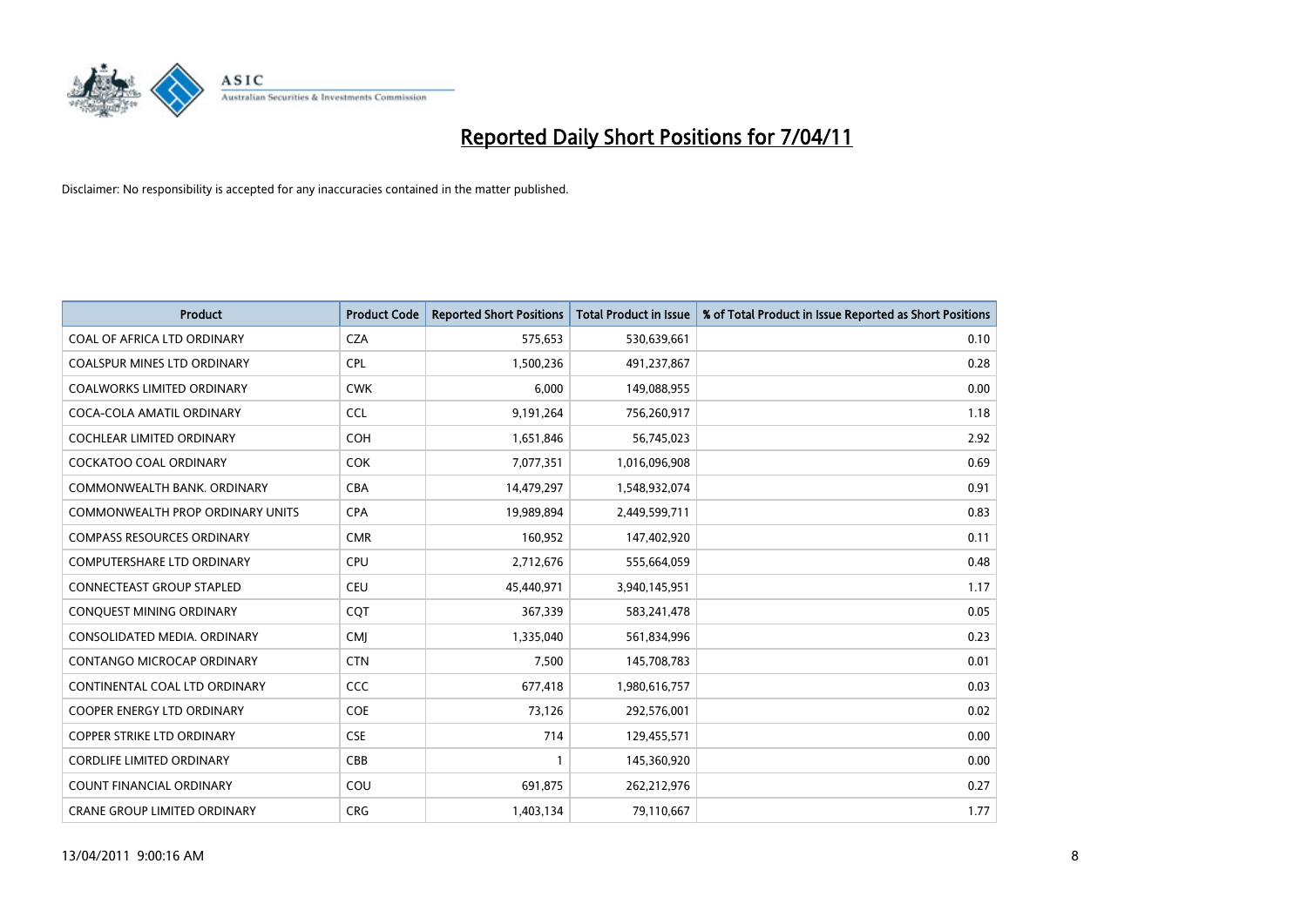

| <b>Product</b>                          | <b>Product Code</b> | <b>Reported Short Positions</b> | Total Product in Issue | % of Total Product in Issue Reported as Short Positions |
|-----------------------------------------|---------------------|---------------------------------|------------------------|---------------------------------------------------------|
| <b>CROMWELL PROP STAPLED SECURITIES</b> | <b>CMW</b>          | 209,074                         | 962,845,605            | 0.02                                                    |
| <b>CROWN LIMITED ORDINARY</b>           | <b>CWN</b>          | 2,389,259                       | 754,131,800            | 0.31                                                    |
| <b>CSG LIMITED ORDINARY</b>             | CSV                 | 784,910                         | 245,683,695            | 0.32                                                    |
| <b>CSL LIMITED ORDINARY</b>             | <b>CSL</b>          | 8,568,435                       | 541,202,786            | 1.56                                                    |
| <b>CSR LIMITED ORDINARY</b>             | <b>CSR</b>          | 8,650,002                       | 506,000,315            | 1.70                                                    |
| <b>CUDECO LIMITED ORDINARY</b>          | CDU                 | 758,841                         | 145,512,643            | 0.51                                                    |
| <b>CUSTOMERS LIMITED ORDINARY</b>       | <b>CUS</b>          | 83.355                          | 134,869,357            | 0.05                                                    |
| DART ENERGY LTD ORDINARY                | <b>DTE</b>          | 66,950                          | 587,210,672            | 0.00                                                    |
| DAVID JONES LIMITED ORDINARY            | <b>DJS</b>          | 22,169,204                      | 514,034,694            | 4.33                                                    |
| DECMIL GROUP LIMITED ORDINARY           | <b>DCG</b>          | 41,075                          | 124,204,568            | 0.03                                                    |
| DEEP YELLOW LIMITED ORDINARY            | <b>DYL</b>          | 132,834                         | 1,127,534,458          | 0.01                                                    |
| DEVINE LIMITED ORDINARY                 | <b>DVN</b>          | 1,000                           | 634,918,223            | 0.00                                                    |
| DEXUS PROPERTY GROUP STAPLED UNITS      | <b>DXS</b>          | 13,656,100                      | 4,839,024,176          | 0.29                                                    |
| DEXUS RENTS TRUST RENTS                 | <b>DXRPA</b>        | 500                             | 2,040,000              | 0.02                                                    |
| DISCOVERY METALS LTD ORDINARY           | <b>DML</b>          | 1,923,822                       | 437,114,481            | 0.43                                                    |
| DOMINO PIZZA ENTERPR ORDINARY           | <b>DMP</b>          | 240,540                         | 68,407,674             | 0.35                                                    |
| DOWNER EDI LIMITED ORDINARY             | <b>DOW</b>          | 6,557,525                       | 429,100,296            | 1.51                                                    |
| DUET GROUP STAPLED US PROHIBIT.         | <b>DUE</b>          | 2,005,799                       | 909,692,991            | 0.23                                                    |
| DULUXGROUP LIMITED ORDINARY             | <b>DLX</b>          | 6,934,283                       | 367,456,259            | 1.87                                                    |
| DWS ADVANCED ORDINARY                   | <b>DWS</b>          | 2,000                           | 132,362,763            | 0.00                                                    |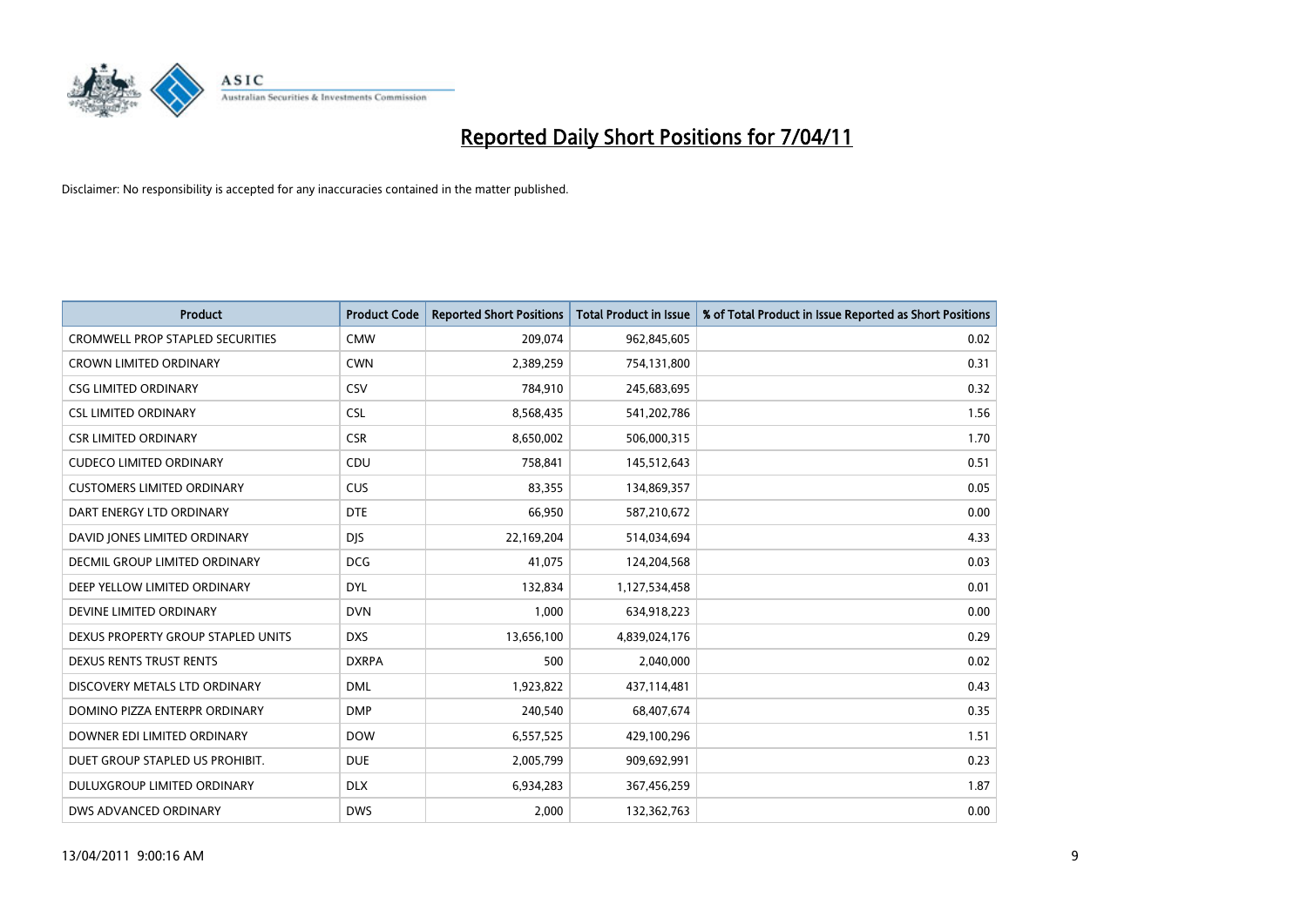

| <b>Product</b>                            | <b>Product Code</b> | <b>Reported Short Positions</b> | Total Product in Issue | % of Total Product in Issue Reported as Short Positions |
|-------------------------------------------|---------------------|---------------------------------|------------------------|---------------------------------------------------------|
| <b>EASTERN STAR GAS ORDINARY</b>          | <b>ESG</b>          | 7,050,598                       | 991,567,041            | 0.69                                                    |
| EDT RETAIL TRUST UNITS                    | <b>EDT</b>          | 117,407                         | 4,700,290,868          | 0.00                                                    |
| <b>ELDERS LIMITED HYBRIDS</b>             | <b>ELDPA</b>        | 184,364                         | 1,500,000              | 12.29                                                   |
| <b>ELDERS LIMITED ORDINARY</b>            | <b>ELD</b>          | 16,457,824                      | 448,598,480            | 3.67                                                    |
| ELDORADO GOLD CORP CDI 1:1                | EAU                 | 108,685                         | 19,644,760             | 0.54                                                    |
| ELEMENTAL MINERALS ORDINARY               | <b>ELM</b>          | 37,738                          | 155,679,062            | 0.02                                                    |
| ELIXIR PETROLEUM LTD ORDINARY             | <b>EXR</b>          | 324,400                         | 188,988,472            | 0.17                                                    |
| <b>EMECO HOLDINGS ORDINARY</b>            | <b>EHL</b>          | 843,919                         | 631,237,586            | 0.12                                                    |
| ENDOCOAL LIMITED ORDINARY                 | EOC                 | 41,893                          | 73,800,665             | 0.06                                                    |
| <b>ENERGY RESOURCES ORDINARY 'A'</b>      | <b>ERA</b>          | 2,678,323                       | 190,737,934            | 1.40                                                    |
| <b>ENERGY WORLD CORPOR, ORDINARY</b>      | <b>EWC</b>          | 19,125,527                      | 1,561,166,672          | 1.20                                                    |
| <b>ENTEK ENERGY LTD ORDINARY</b>          | ETE                 | 489,903                         | 287,692,535            | 0.17                                                    |
| <b>ENTELLECT LIMITED ORDINARY</b>         | <b>ESN</b>          | 464.050                         | 87,239,240             | 0.53                                                    |
| <b>ENVESTRA LIMITED ORDINARY</b>          | <b>ENV</b>          | 3,187,415                       | 1,430,398,609          | 0.22                                                    |
| EQUATORIAL RES LTD ORDINARY               | EQX                 | 2,000                           | 101,417,922            | 0.00                                                    |
| EQUINOX MINERALS LTD CHESS DEPOSITARY INT | EON                 | 2,093,663                       | 879,237,776            | 0.23                                                    |
| <b>EVEREST FINANCIAL ORDINARY</b>         | EFG                 | 4,300                           | 25,143,824             | 0.02                                                    |
| EXTRACT RESOURCES ORDINARY                | <b>EXT</b>          | 427,184                         | 250,851,367            | 0.17                                                    |
| FAIRFAX MEDIA LTD ORDINARY                | <b>FXI</b>          | 337,767,229                     | 2,351,955,725          | 14.34                                                   |
| <b>FAR LTD ORDINARY</b>                   | <b>FAR</b>          | 20,961,487                      | 1,245,351,164          | 1.68                                                    |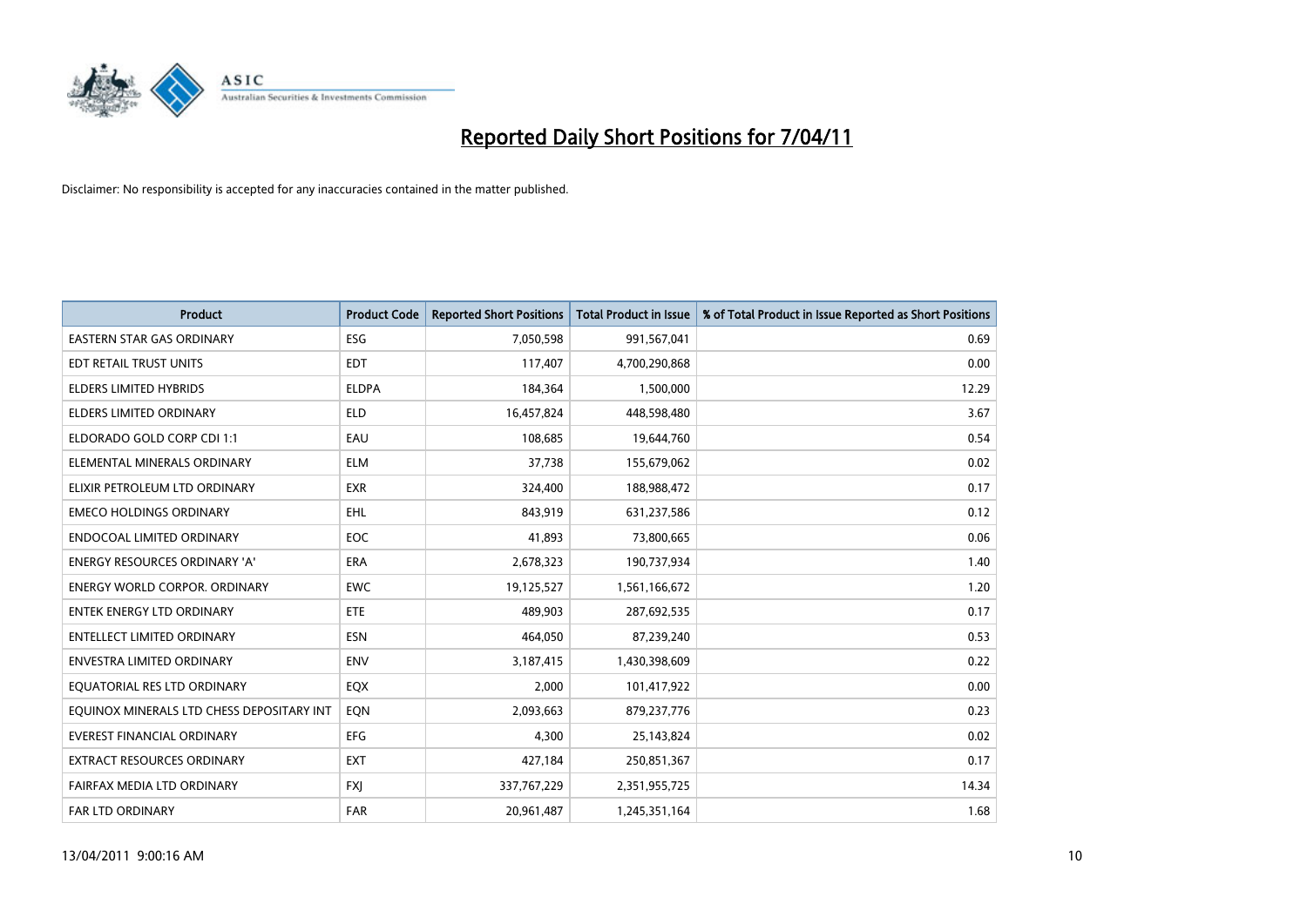

| Product                               | <b>Product Code</b> | <b>Reported Short Positions</b> | <b>Total Product in Issue</b> | % of Total Product in Issue Reported as Short Positions |
|---------------------------------------|---------------------|---------------------------------|-------------------------------|---------------------------------------------------------|
| <b>FERRAUS LIMITED ORDINARY</b>       | <b>FRS</b>          | 335,627                         | 208,700,890                   | 0.16                                                    |
| FISHER & PAYKEL APP. ORDINARY         | <b>FPA</b>          | 18,298                          | 724,235,162                   | 0.00                                                    |
| FISHER & PAYKEL H. ORDINARY           | <b>FPH</b>          | 2,529,663                       | 520,473,867                   | 0.49                                                    |
| FKP PROPERTY GROUP STAPLED SECURITIES | <b>FKP</b>          | 19,639,312                      | 1,184,196,147                 | 1.66                                                    |
| FLEETWOOD CORP ORDINARY               | <b>FWD</b>          | 125,056                         | 57,554,260                    | 0.21                                                    |
| FLETCHER BUILDING ORDINARY            | <b>FBU</b>          | 4,504,023                       | 659,775,705                   | 0.68                                                    |
| FLEXIGROUP LIMITED ORDINARY           | <b>FXL</b>          | 44.990                          | 275,472,492                   | 0.01                                                    |
| <b>FLIGHT CENTRE ORDINARY</b>         | <b>FLT</b>          | 3,061,025                       | 99,932,678                    | 3.05                                                    |
| FLINDERS MINES LTD ORDINARY           | <b>FMS</b>          | 21,224,257                      | 1,820,634,571                 | 1.15                                                    |
| <b>FOCUS MINERALS LTD ORDINARY</b>    | <b>FML</b>          | 5,289,385                       | 2,897,410,520                 | 0.19                                                    |
| FORGE GROUP LIMITED ORDINARY          | FGE                 | 13,232                          | 82,924,014                    | 0.01                                                    |
| FORTE ENERGY NL ORDINARY              | <b>FTE</b>          | 2,658,986                       | 669,756,735                   | 0.40                                                    |
| FORTESCUE METALS GRP ORDINARY         | <b>FMG</b>          | 9,363,574                       | 3,112,917,409                 | 0.27                                                    |
| <b>FOSTER'S GROUP ORDINARY</b>        | FGL                 | 8,535,442                       | 1,935,386,127                 | 0.43                                                    |
| FTD CORPORATION ORDINARY              | <b>FTD</b>          | 8,088                           | 33,474,593                    | 0.02                                                    |
| <b>FUNTASTIC LIMITED ORDINARY</b>     | <b>FUN</b>          | 322,528                         | 340,997,682                   | 0.09                                                    |
| <b>G.U.D. HOLDINGS ORDINARY</b>       | GUD                 | 338,839                         | 69,089,611                    | 0.48                                                    |
| <b>GALAXY RESOURCES ORDINARY</b>      | GXY                 | 691,344                         | 214,236,091                   | 0.32                                                    |
| <b>GEODYNAMICS LIMITED ORDINARY</b>   | GDY                 | 220,613                         | 335,700,525                   | 0.07                                                    |
| <b>GINDALBIE METALS LTD ORDINARY</b>  | <b>GBG</b>          | 42,538,276                      | 935,215,590                   | 4.55                                                    |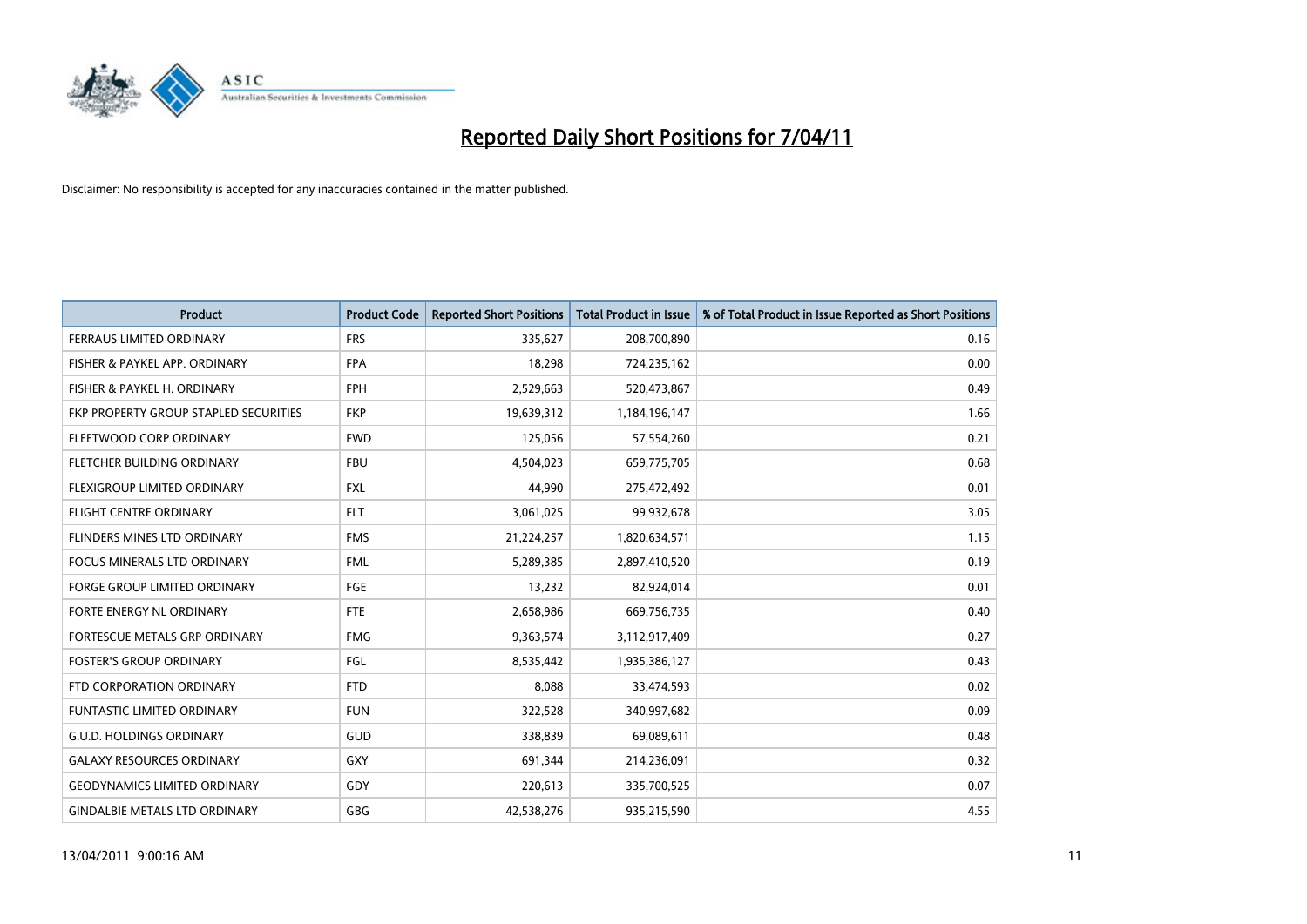

| <b>Product</b>                            | <b>Product Code</b> | <b>Reported Short Positions</b> | Total Product in Issue | % of Total Product in Issue Reported as Short Positions |
|-------------------------------------------|---------------------|---------------------------------|------------------------|---------------------------------------------------------|
| <b>GIRALIA RESOURCES NL ORDINARY</b>      | GIR                 | 56,318                          | 183,085,170            | 0.03                                                    |
| <b>GLOBAL MINING ORDINARY</b>             | <b>GMI</b>          | 8,951                           | 191,820,968            | 0.00                                                    |
| <b>GLOUCESTER COAL ORDINARY</b>           | GCL                 | 309,572                         | 140,447,062            | 0.22                                                    |
| <b>GME RESOURCES LTD ORDINARY</b>         | <b>GME</b>          | 800                             | 302,352,750            | 0.00                                                    |
| <b>GOLD ONE INT LTD ORDINARY</b>          | GDO                 | 55,000                          | 807,299,165            | 0.01                                                    |
| <b>GOLDEN WEST RESOURCE ORDINARY</b>      | <b>GWR</b>          | 1.651                           | 192,082,567            | 0.00                                                    |
| <b>GOODMAN FIELDER, ORDINARY</b>          | GFF                 | 39,697,946                      | 1,380,386,438          | 2.88                                                    |
| <b>GOODMAN GROUP STAPLED US PROHIBIT.</b> | <b>GMG</b>          | 9,936,762                       | 6,893,222,796          | 0.13                                                    |
| <b>GPT GROUP STAPLED SEC.</b>             | GPT                 | 10,501,744                      | 1,855,529,431          | 0.55                                                    |
| <b>GRAINCORP LIMITED A CLASS ORDINARY</b> | <b>GNC</b>          | 718,995                         | 198,318,900            | 0.35                                                    |
| <b>GRANGE RESOURCES. ORDINARY</b>         | <b>GRR</b>          | 258,537                         | 1,152,846,724          | 0.02                                                    |
| <b>GREEN ROCK ENERGY ORDINARY</b>         | <b>GRK</b>          | 150,000                         | 507,019,045            | 0.03                                                    |
| <b>GREENCAP LIMITED ORDINARY</b>          | GCG                 |                                 | 262,515,385            | 0.00                                                    |
| <b>GREENLAND MIN EN LTD ORDINARY</b>      | GGG                 | 1,263,784                       | 317,557,865            | 0.39                                                    |
| <b>GRYPHON MINERALS LTD ORDINARY</b>      | GRY                 | 683,457                         | 299,572,058            | 0.22                                                    |
| <b>GUILDFORD COAL LTD ORDINARY</b>        | <b>GUF</b>          | 293,054                         | 212,083,334            | 0.14                                                    |
| GUINNESS PEAT GROUP. CHESS DEPOSITARY INT | <b>GPG</b>          | 624,606                         | 297,672,598            | 0.20                                                    |
| <b>GUIARAT NRE COAL LTD ORDINARY</b>      | <b>GNM</b>          | 154,000                         | 990,952,858            | 0.02                                                    |
| <b>GUNNS LIMITED ORDINARY</b>             | <b>GNS</b>          | 39,638,296                      | 848,401,559            | 4.66                                                    |
| <b>GWA GROUP LTD ORDINARY</b>             | <b>GWA</b>          | 6,743,981                       | 301,525,014            | 2.24                                                    |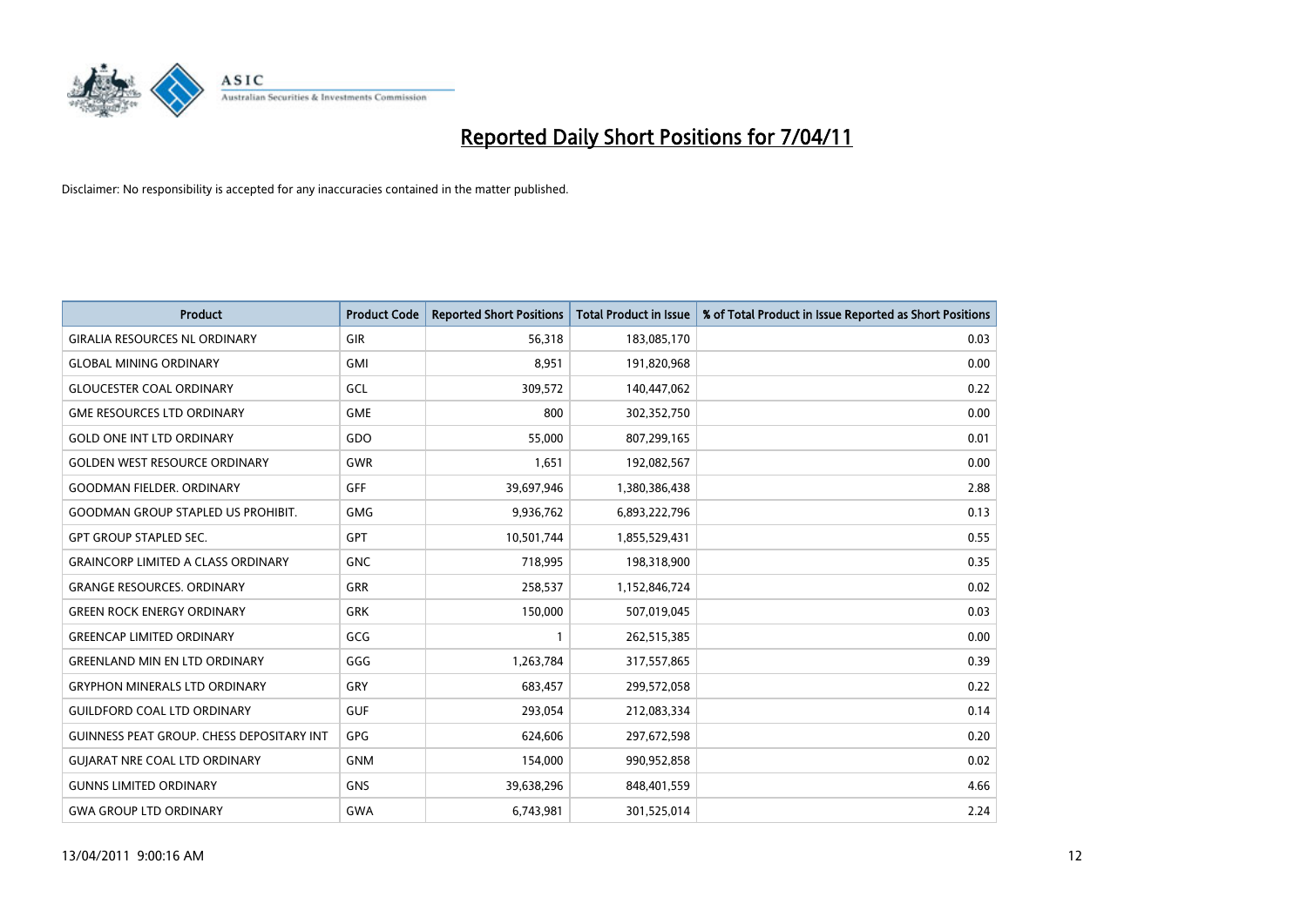

| <b>Product</b>                               | <b>Product Code</b> | <b>Reported Short Positions</b> | Total Product in Issue | % of Total Product in Issue Reported as Short Positions |
|----------------------------------------------|---------------------|---------------------------------|------------------------|---------------------------------------------------------|
| <b>HARVEY NORMAN ORDINARY</b>                | <b>HVN</b>          | 44,040,252                      | 1,062,316,784          | 4.15                                                    |
| HASTIE GROUP LIMITED ORDINARY                | <b>HST</b>          | 2,560,404                       | 239,781,419            | 1.06                                                    |
| <b>HASTINGS DIVERSIFIED STAPLED SECURITY</b> | <b>HDF</b>          | 658,224                         | 529,187,294            | 0.13                                                    |
| HEARTWARE INT INC CDI 35:1                   | <b>HIN</b>          | 272,008                         | 48,598,550             | 0.56                                                    |
| <b>HENDERSON GROUP CDI 1:1</b>               | <b>HGG</b>          | 4,493,837                       | 559,724,269            | 0.80                                                    |
| HFA HOLDINGS LIMITED ORDINARY                | <b>HFA</b>          | 443,214                         | 117,332,831            | 0.37                                                    |
| HIGHLANDS PACIFIC ORDINARY                   | <b>HIG</b>          | 2,517,694                       | 686,082,148            | 0.36                                                    |
| HILLCREST LITIGAT. ORDINARY                  | <b>HLS</b>          | 1,600,000                       | 87,078,557             | 1.84                                                    |
| HILLGROVE RES LTD ORDINARY                   | <b>HGO</b>          | 1,167,769                       | 793,698,575            | 0.14                                                    |
| HILLS HOLDINGS LTD ORDINARY                  | <b>HIL</b>          | 2,136,073                       | 249,139,016            | 0.86                                                    |
| HORIZON OIL LIMITED ORDINARY                 | <b>HZN</b>          | 2,541,145                       | 1,130,811,515          | 0.22                                                    |
| HUNNU COAL LIMITED ORDINARY                  | <b>HUN</b>          | 107,058                         | 212,565,002            | 0.05                                                    |
| <b>ICON ENERGY LIMITED ORDINARY</b>          | <b>ICN</b>          | 67,000                          | 469,301,394            | 0.01                                                    |
| <b>IINET LIMITED ORDINARY</b>                | <b>IIN</b>          | 1,061,923                       | 152,160,119            | 0.69                                                    |
| <b>ILUKA RESOURCES ORDINARY</b>              | ILU                 | 2,284,203                       | 418,700,517            | 0.52                                                    |
| <b>IMDEX LIMITED ORDINARY</b>                | <b>IMD</b>          | 50,050                          | 197,942,297            | 0.02                                                    |
| IMF (AUSTRALIA) LTD ORDINARY                 | <b>IMF</b>          | 329,821                         | 123,828,193            | 0.26                                                    |
| IMX RESOURCES LTD ORDINARY                   | <b>IXR</b>          | 20,024                          | 262,612,803            | 0.01                                                    |
| <b>INCITEC PIVOT ORDINARY</b>                | IPL                 | 5,451,747                       | 1,628,730,107          | 0.34                                                    |
| <b>INDAGO RESOURCES LTD ORDINARY</b>         | <b>IDG</b>          | 8,179                           | 6,314,544              | 0.13                                                    |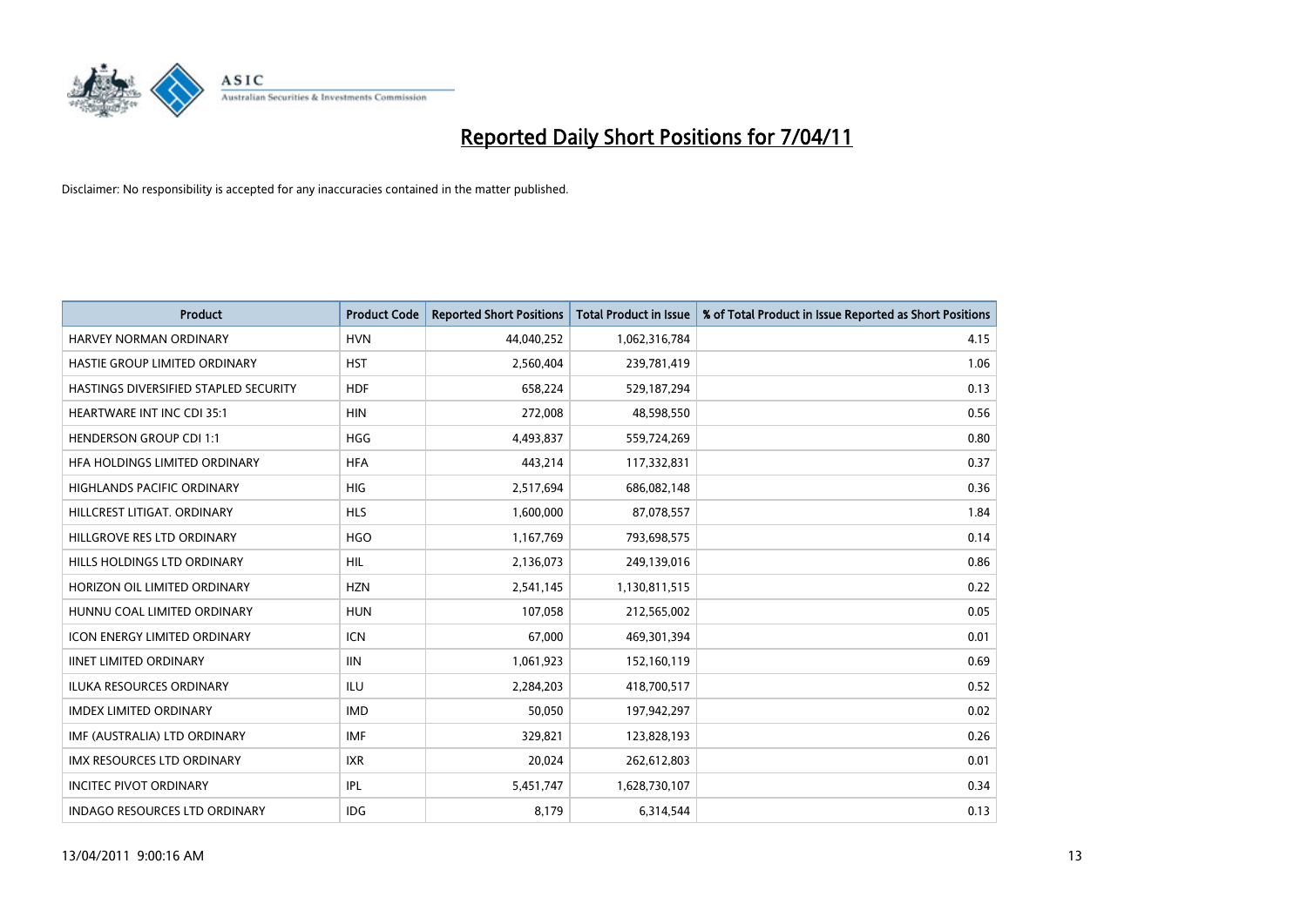

| <b>Product</b>                                | <b>Product Code</b> | <b>Reported Short Positions</b> | Total Product in Issue | % of Total Product in Issue Reported as Short Positions |
|-----------------------------------------------|---------------------|---------------------------------|------------------------|---------------------------------------------------------|
| <b>INDEPENDENCE GROUP ORDINARY</b>            | <b>IGO</b>          | 1,902,157                       | 138,777,305            | 1.34                                                    |
| <b>INDO MINES LIMITED ORDINARY</b>            | <b>IDO</b>          | 39.749                          | 211,100,795            | 0.02                                                    |
| <b>INDOPHIL RESOURCES ORDINARY</b>            | <b>IRN</b>          | 352,649                         | 471,445,763            | 0.07                                                    |
| INDUSTREA LIMITED ORDINARY                    | IDL                 | 1,713,464                       | 364,524,797            | 0.47                                                    |
| <b>INFIGEN ENERGY STAPLED SECURITIES</b>      | <b>IFN</b>          | 5,412,622                       | 762,265,972            | 0.72                                                    |
| ING RE COM GROUP STAPLED SECURITIES           | ILF.                | 9,075                           | 441,029,194            | 0.00                                                    |
| <b>INSURANCE AUSTRALIA ORDINARY</b>           | <b>IAG</b>          | 6,980,228                       | 2,079,034,021          | 0.33                                                    |
| INT GOLDFIELDS LTD ORDINARY                   | IGS                 | 12,197,682                      | 500,440,386            | 2.44                                                    |
| INTEGRA MINING LTD, ORDINARY                  | <b>IGR</b>          | 5,459,067                       | 841,525,727            | 0.64                                                    |
| <b>INTREPID MINES ORDINARY</b>                | <b>IAU</b>          | 769,807                         | 520,326,752            | 0.14                                                    |
| <b>INVESTA OFFICE FUND STAPLED SECURITIES</b> | <b>IOF</b>          | 6,403,638                       | 2,729,071,212          | 0.22                                                    |
| <b>INVOCARE LIMITED ORDINARY</b>              | <b>IVC</b>          | 775,149                         | 102,421,288            | 0.74                                                    |
| <b>ION LIMITED ORDINARY</b>                   | <b>ION</b>          | 164,453                         | 256,365,105            | 0.06                                                    |
| <b>IOOF HOLDINGS LTD ORDINARY</b>             | IFL.                | 903.200                         | 229,794,395            | 0.38                                                    |
| <b>IRESS MARKET TECH. ORDINARY</b>            | <b>IRE</b>          | 2,208,772                       | 126,018,142            | 1.73                                                    |
| <b>IRON ORE HOLDINGS ORDINARY</b>             | <b>IOH</b>          | 188,125                         | 137,944,970            | 0.13                                                    |
| ISHARES MSCI AUS 200 ISHARES MSCI AUS 200     | IOZ                 | 6,370                           | 1,950,015              | 0.33                                                    |
| <b>ISHARES MSCI TAIWAN CDI 1:1</b>            | <b>ITW</b>          | 31,603                          | 184,400,000            | 0.02                                                    |
| ISHARES S&P HIGH DIV ISHARES S&P HIGH DIV     | <b>IHD</b>          | 4,040                           | 1,700,055              | 0.24                                                    |
| ISHARES SMALL ORDS ISHARES SMALL ORDS         | <b>ISO</b>          | 75,911                          | 5,700,000              | 1.33                                                    |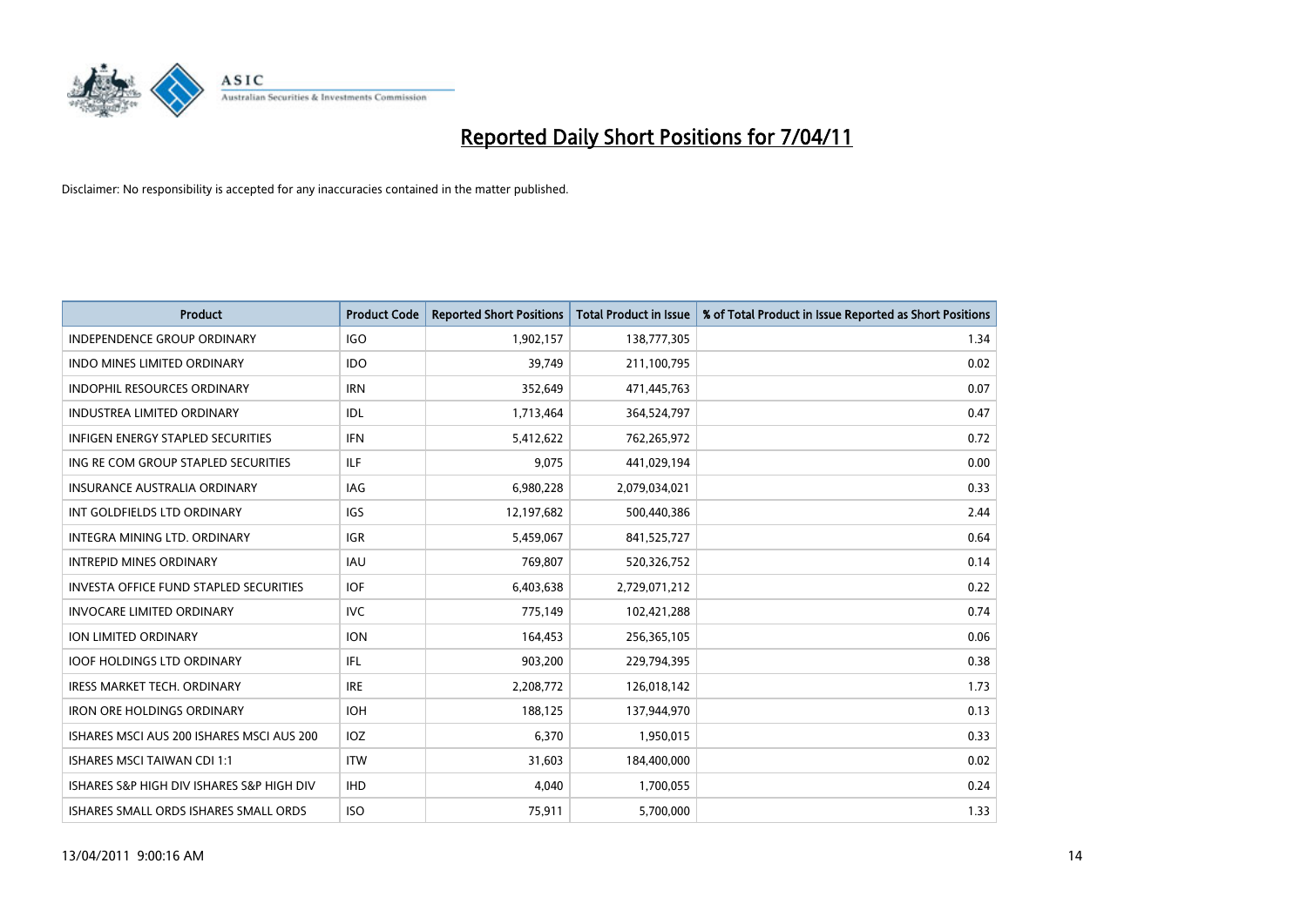

| Product                                  | <b>Product Code</b> | <b>Reported Short Positions</b> | <b>Total Product in Issue</b> | % of Total Product in Issue Reported as Short Positions |
|------------------------------------------|---------------------|---------------------------------|-------------------------------|---------------------------------------------------------|
| <b>ISOFT GROUP LIMITED ORDINARY</b>      | <b>ISF</b>          | 3,803,563                       | 1,070,595,874                 | 0.35                                                    |
| IVANHOE AUSTRALIA ORDINARY               | <b>IVA</b>          | 497,312                         | 418,467,053                   | 0.12                                                    |
| <b>JABIRU METALS LTD ORDINARY</b>        | IML                 | 82,719                          | 553,604,180                   | 0.01                                                    |
| JAMES HARDIE INDUST CHESS DEPOSITARY INT | <b>IHX</b>          | 17,411,450                      | 436,386,587                   | 3.96                                                    |
| <b>JAMESON RESOURCES ORDINARY</b>        | <b>JAL</b>          | 1,600,000                       | 95,828,865                    | 1.67                                                    |
| <b>JB HI-FI LIMITED ORDINARY</b>         | <b>IBH</b>          | 9,176,521                       | 109,340,772                   | 8.36                                                    |
| <b>JUPITER ENERGY ORDINARY</b>           | <b>JPR</b>          | 341,971                         | 1,511,434,681                 | 0.02                                                    |
| <b>JUPITER MINES ORDINARY</b>            | <b>IMS</b>          | 5,646                           | 1,486,756,465                 | 0.00                                                    |
| KAGARA LTD ORDINARY                      | KZL                 | 5,246,868                       | 708,583,835                   | 0.73                                                    |
| KAROON GAS AUSTRALIA ORDINARY            | <b>KAR</b>          | 1,030,964                       | 221,045,769                   | 0.48                                                    |
| KASBAH RESOURCES ORDINARY                | <b>KAS</b>          | 109,124                         | 364,262,596                   | 0.03                                                    |
| KATHMANDU HOLD LTD ORDINARY              | <b>KMD</b>          | 874,618                         | 200,000,000                   | 0.43                                                    |
| <b>KEYBRIDGE CAPITAL ORDINARY</b>        | <b>KBC</b>          | 5,999                           | 172,070,564                   | 0.00                                                    |
| KIMBERLEY METALS LTD ORDINARY            | KBL                 | 1,821                           | 161,976,319                   | 0.00                                                    |
| KINGSGATE CONSOLID. ORDINARY             | <b>KCN</b>          | 1,293,142                       | 135,221,250                   | 0.94                                                    |
| KINGSROSE MINING LTD ORDINARY            | <b>KRM</b>          | 592,179                         | 256,865,347                   | 0.22                                                    |
| LEIGHTON HOLDINGS ORDINARY               | LEI                 | 6,404,643                       | 302,579,299                   | 2.13                                                    |
| LEND LEASE GROUP UNIT/ORD STAPLED        | LLC                 | 1,317,062                       | 570,915,669                   | 0.21                                                    |
| LINC ENERGY LTD ORDINARY                 | <b>LNC</b>          | 5,842,697                       | 503,418,900                   | 1.16                                                    |
| LIQUEFIED NATURAL ORDINARY               | <b>LNG</b>          | 298,682                         | 214,099,015                   | 0.13                                                    |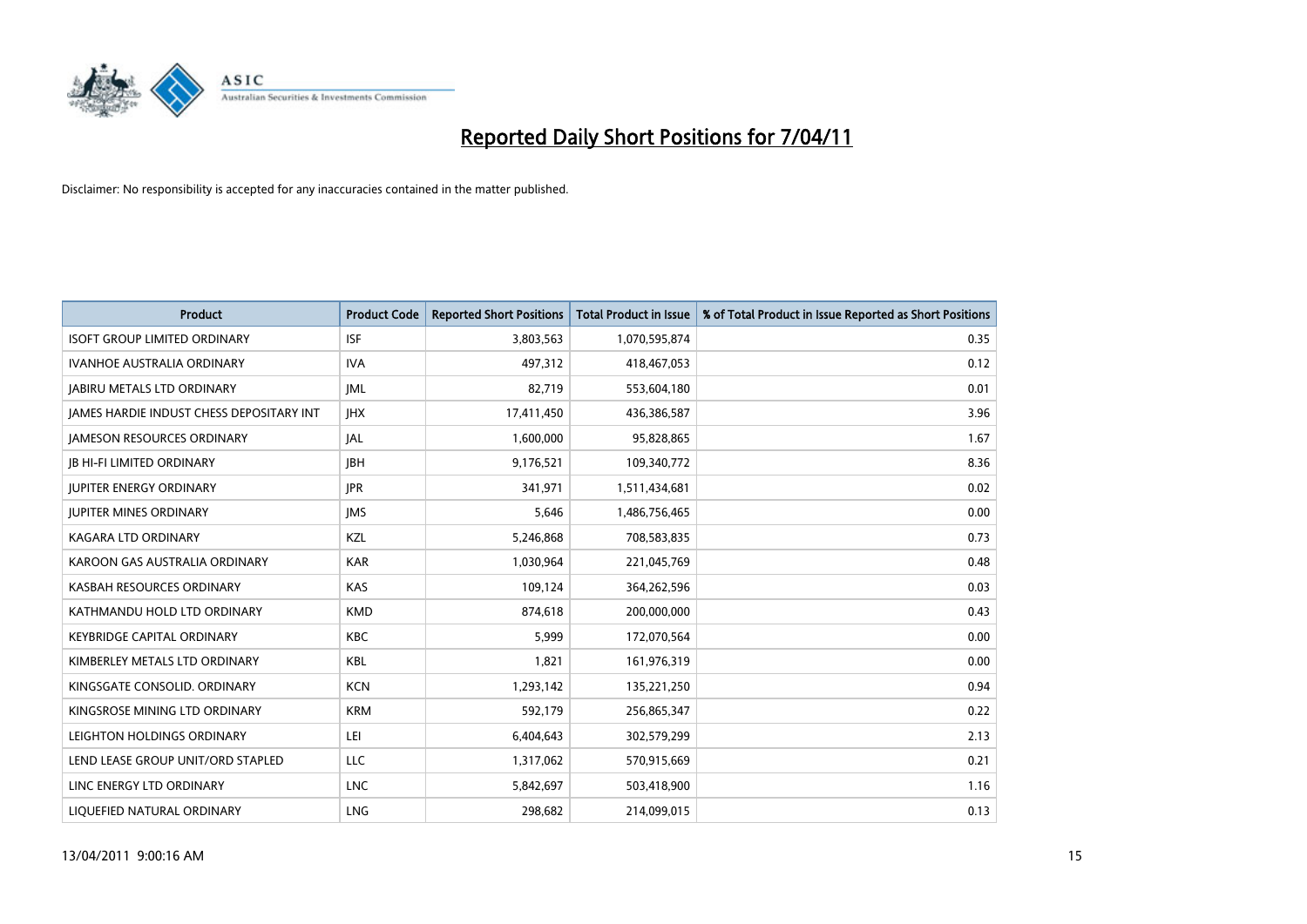

| <b>Product</b>                        | <b>Product Code</b> | <b>Reported Short Positions</b> | Total Product in Issue | % of Total Product in Issue Reported as Short Positions |
|---------------------------------------|---------------------|---------------------------------|------------------------|---------------------------------------------------------|
| LYCOPODIUM LIMITED ORDINARY           | LYL                 | 1,449                           | 38,655,103             | 0.00                                                    |
| LYNAS CORPORATION ORDINARY            | <b>LYC</b>          | 23,662,631                      | 1,690,319,142          | 1.39                                                    |
| MACARTHUR COAL ORDINARY               | <b>MCC</b>          | 3,138,569                       | 299,476,903            | 1.04                                                    |
| MACMAHON HOLDINGS ORDINARY            | <b>MAH</b>          | 6,920,128                       | 733,711,705            | 0.93                                                    |
| MACO ATLAS ROADS GRP ORDINARY STAPLED | <b>MQA</b>          | 4,559,412                       | 452,345,907            | 0.99                                                    |
| MACQUARIE GROUP LTD ORDINARY          | MQG                 | 2,815,390                       | 346,814,961            | 0.78                                                    |
| MAGMA METALS LTD. ORDINARY            | <b>MMW</b>          | 516,500                         | 195,610,923            | 0.27                                                    |
| <b>MANTRA RESOURCES ORDINARY</b>      | <b>MRU</b>          | 306,986                         | 135,326,194            | 0.23                                                    |
| MAP GROUP STAPLED US PROHIBIT.        | <b>MAP</b>          | 3,375,015                       | 1,861,210,782          | 0.20                                                    |
| MARYBOROUGH SUGAR ORDINARY            | <b>MSF</b>          | 19,208                          | 69,165,378             | 0.03                                                    |
| <b>MATRIX C &amp; E LTD ORDINARY</b>  | <b>MCE</b>          | 380,203                         | 72,964,098             | 0.52                                                    |
| MCMILLAN SHAKESPEARE ORDINARY         | <b>MMS</b>          | 52,163                          | 68,067,560             | 0.07                                                    |
| MCPHERSON'S LTD ORDINARY              | <b>MCP</b>          | 217,545                         | 72,401,758             | 0.30                                                    |
| MEDUSA MINING LTD ORDINARY            | <b>MML</b>          | 761.903                         | 188,233,911            | 0.40                                                    |
| MELBOURNE IT LIMITED ORDINARY         | <b>MLB</b>          | 145,343                         | 80,043,955             | 0.18                                                    |
| MEO AUSTRALIA LTD ORDINARY            | <b>MEO</b>          | 5,094,156                       | 539,913,260            | 0.93                                                    |
| <b>MERMAID MARINE ORDINARY</b>        | <b>MRM</b>          | 960,897                         | 214,880,224            | 0.45                                                    |
| MESOBLAST LIMITED ORDINARY            | <b>MSB</b>          | 1,904,723                       | 279,068,562            | 0.68                                                    |
| METALS X LIMITED ORDINARY             | <b>MLX</b>          | 4,255,490                       | 1,365,661,782          | 0.32                                                    |
| METCASH LIMITED ORDINARY              | <b>MTS</b>          | 20.400.289                      | 768,815,314            | 2.63                                                    |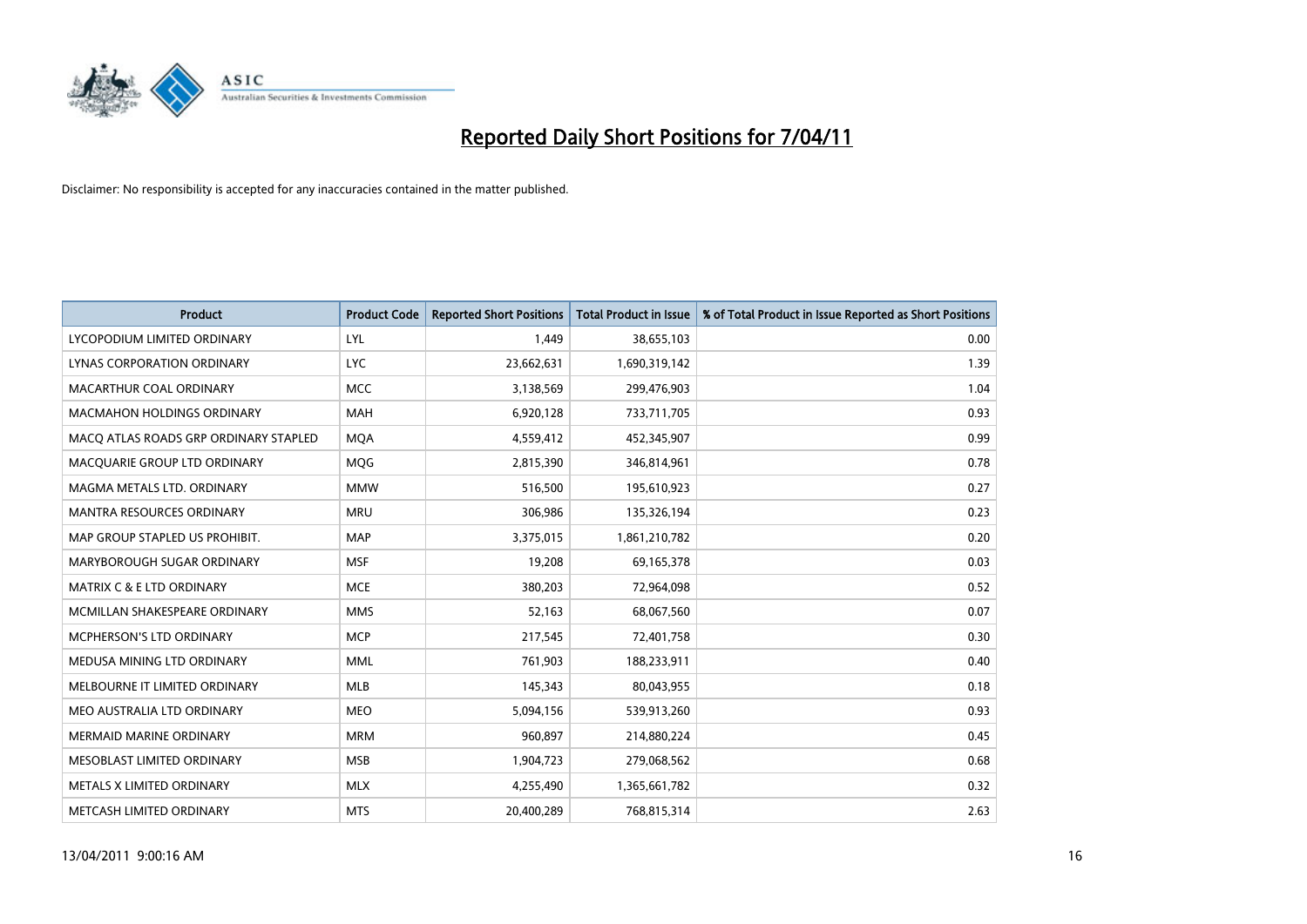

| Product                                 | <b>Product Code</b> | <b>Reported Short Positions</b> | <b>Total Product in Issue</b> | % of Total Product in Issue Reported as Short Positions |
|-----------------------------------------|---------------------|---------------------------------|-------------------------------|---------------------------------------------------------|
| METGASCO LIMITED ORDINARY               | <b>MEL</b>          | 235,435                         | 252,460,972                   | 0.09                                                    |
| METMINCO LIMITED ORDINARY               | <b>MNC</b>          | 63,090                          | 1,231,107,839                 | 0.00                                                    |
| MHM METALS LIMITED ORDINARY             | <b>MHM</b>          | 3,514                           | 101,381,910                   | 0.00                                                    |
| MICLYN EXP OFFSHR ORDINARY              | <b>MIO</b>          | 338,119                         | 274,618,684                   | 0.12                                                    |
| MINARA RESOURCES ORDINARY               | <b>MRE</b>          | 8,249,622                       | 1,169,424,487                 | 0.70                                                    |
| MINCOR RESOURCES NL ORDINARY            | <b>MCR</b>          | 737,545                         | 200,608,804                   | 0.35                                                    |
| MINEMAKERS LIMITED ORDINARY             | <b>MAK</b>          | 71,627                          | 227,003,950                   | 0.03                                                    |
| MINERAL DEPOSITS ORDINARY               | <b>MDL</b>          | 401,728                         | 60,768,582                    | 0.65                                                    |
| MINERAL RESOURCES. ORDINARY             | <b>MIN</b>          | 418,510                         | 168,990,735                   | 0.25                                                    |
| MIRABELA NICKEL LTD ORDINARY            | <b>MBN</b>          | 9,287,388                       | 491,561,237                   | 1.87                                                    |
| MIRVAC GROUP STAPLED SECURITIES         | <b>MGR</b>          | 14,452,287                      | 3,416,924,188                 | 0.41                                                    |
| <b>MOLOPO ENERGY LTD ORDINARY</b>       | <b>MPO</b>          | 1,503,188                       | 250,972,584                   | 0.59                                                    |
| MOLY MINES LIMITED ORDINARY             | <b>MOL</b>          | 4,207                           | 365,893,989                   | 0.00                                                    |
| MONADELPHOUS GROUP ORDINARY             | <b>MND</b>          | 501,777                         | 87,576,827                    | 0.56                                                    |
| <b>MOUNT GIBSON IRON ORDINARY</b>       | <b>MGX</b>          | 3,466,900                       | 1,082,570,693                 | 0.31                                                    |
| MULTIPLEX SITES SITES                   | <b>MXUPA</b>        | 36                              | 4,500,000                     | 0.00                                                    |
| MURCHISON METALS LTD ORDINARY           | <b>MMX</b>          | 11,722,002                      | 435,884,268                   | 2.69                                                    |
| <b>MYER HOLDINGS LTD ORDINARY</b>       | <b>MYR</b>          | 10,135,084                      | 582,847,884                   | 1.73                                                    |
| <b>MYSTATE LIMITED ORDINARY</b>         | <b>MYS</b>          | 1,400                           | 67,439,158                    | 0.00                                                    |
| NAMOI COTTON CO-OP CO-OPERATIVE CAP.UNT | <b>NAM</b>          | 205,227                         | 96,978,836                    | 0.21                                                    |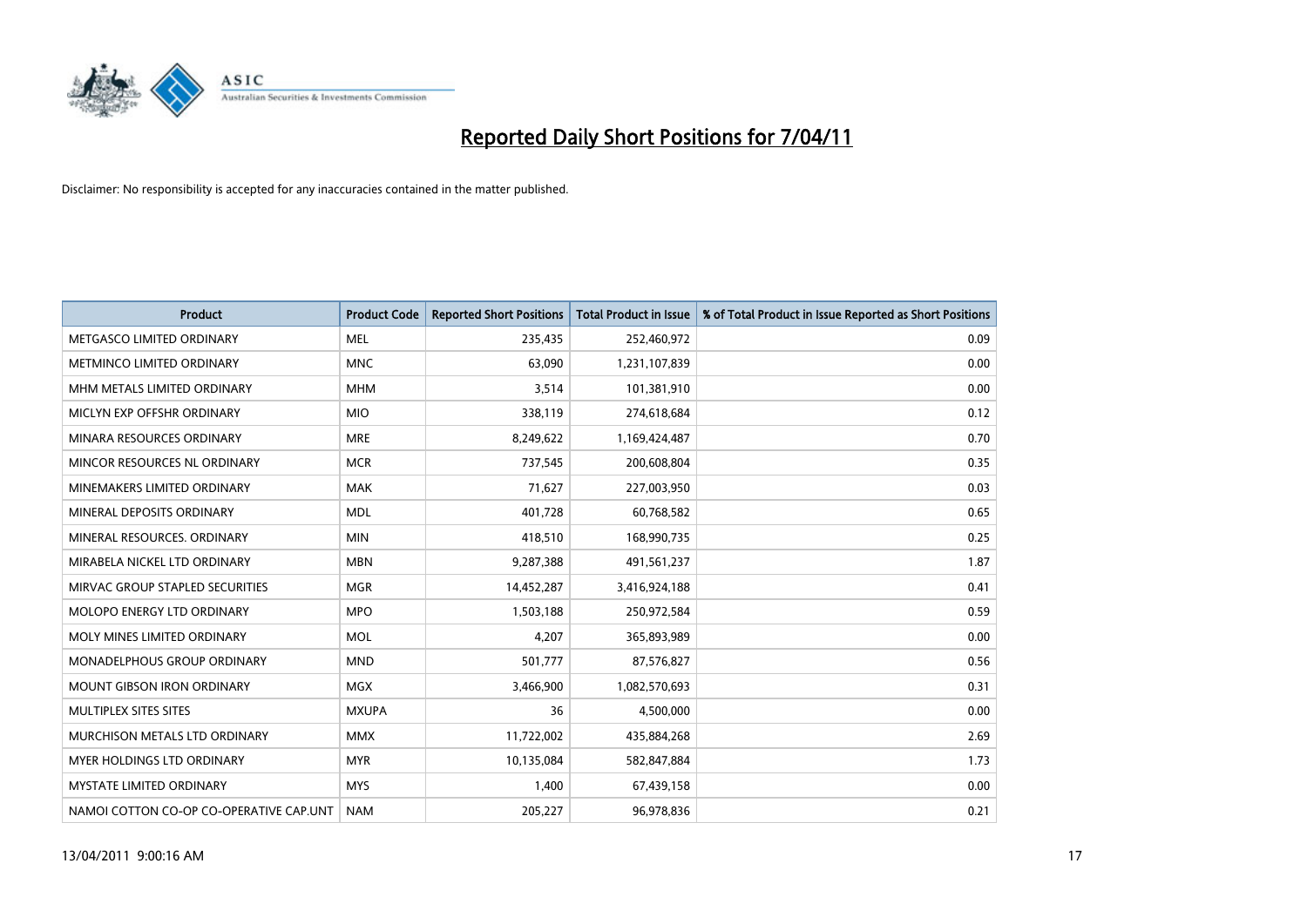

| <b>Product</b>                | <b>Product Code</b> | <b>Reported Short Positions</b> | Total Product in Issue | % of Total Product in Issue Reported as Short Positions |
|-------------------------------|---------------------|---------------------------------|------------------------|---------------------------------------------------------|
| NATIONAL AUST, BANK ORDINARY  | <b>NAB</b>          | 8,887,414                       | 2,169,641,214          | 0.41                                                    |
| NATURAL FUEL LIMITED ORDINARY | <b>NFL</b>          | 8,715,662                       | 721,912                | 1,207.30                                                |
| NAVITAS LIMITED ORDINARY      | <b>NVT</b>          | 2,421,913                       | 369,358,564            | 0.66                                                    |
| NEPTUNE MARINE ORDINARY       | <b>NMS</b>          | 810,073                         | 1,739,066,409          | 0.05                                                    |
| NEW HOPE CORPORATION ORDINARY | <b>NHC</b>          | 905,764                         | 830,230,549            | 0.10                                                    |
| NEWCREST MINING ORDINARY      | <b>NCM</b>          | 4,208,990                       | 765,000,000            | 0.54                                                    |
| NEWS CORP A NON-VOTING CDI    | <b>NWSLV</b>        | 557,492                         | 1,829,535,610          | 0.02                                                    |
| NEWS CORP B VOTING CDI        | <b>NWS</b>          | 6,007,290                       | 798,520,953            | 0.74                                                    |
| NEXBIS LIMITED ORDINARY       | <b>NBS</b>          | 63,733                          | 798,356,704            | 0.01                                                    |
| NEXUS ENERGY LIMITED ORDINARY | <b>NXS</b>          | 12,629,906                      | 1,020,257,304          | 1.23                                                    |
| NIB HOLDINGS LIMITED ORDINARY | <b>NHF</b>          | 4,911                           | 466,765,752            | 0.00                                                    |
| NICK SCALI LIMITED ORDINARY   | <b>NCK</b>          | 39,246                          | 81,000,000             | 0.04                                                    |
| NIDO PETROLEUM ORDINARY       | <b>NDO</b>          | 263,563                         | 1,373,822,119          | 0.01                                                    |
| NOBLE MINERAL RES ORDINARY    | <b>NMG</b>          | 824,853                         | 380,916,899            | 0.22                                                    |
| NORTHERN CREST ORDINARY       | <b>NOC</b>          | 24,345                          | 116,074,781            | 0.02                                                    |
| NORTHERN IRON LTD ORDINARY    | <b>NFE</b>          | 1,243,684                       | 336,084,863            | 0.36                                                    |
| NORTHERN MIN LTD ORDINARY     | <b>NTU</b>          | 97,075                          | 164,545,022            | 0.06                                                    |
| NORTON GOLD FIELDS ORDINARY   | <b>NGF</b>          | 166,000                         | 685,530,265            | 0.02                                                    |
| NRW HOLDINGS LIMITED ORDINARY | <b>NWH</b>          | 2,568,223                       | 251,223,000            | 1.01                                                    |
| NSL CONSOLIDATED LTD ORDINARY | <b>NSL</b>          | 101,269                         | 270,661,373            | 0.03                                                    |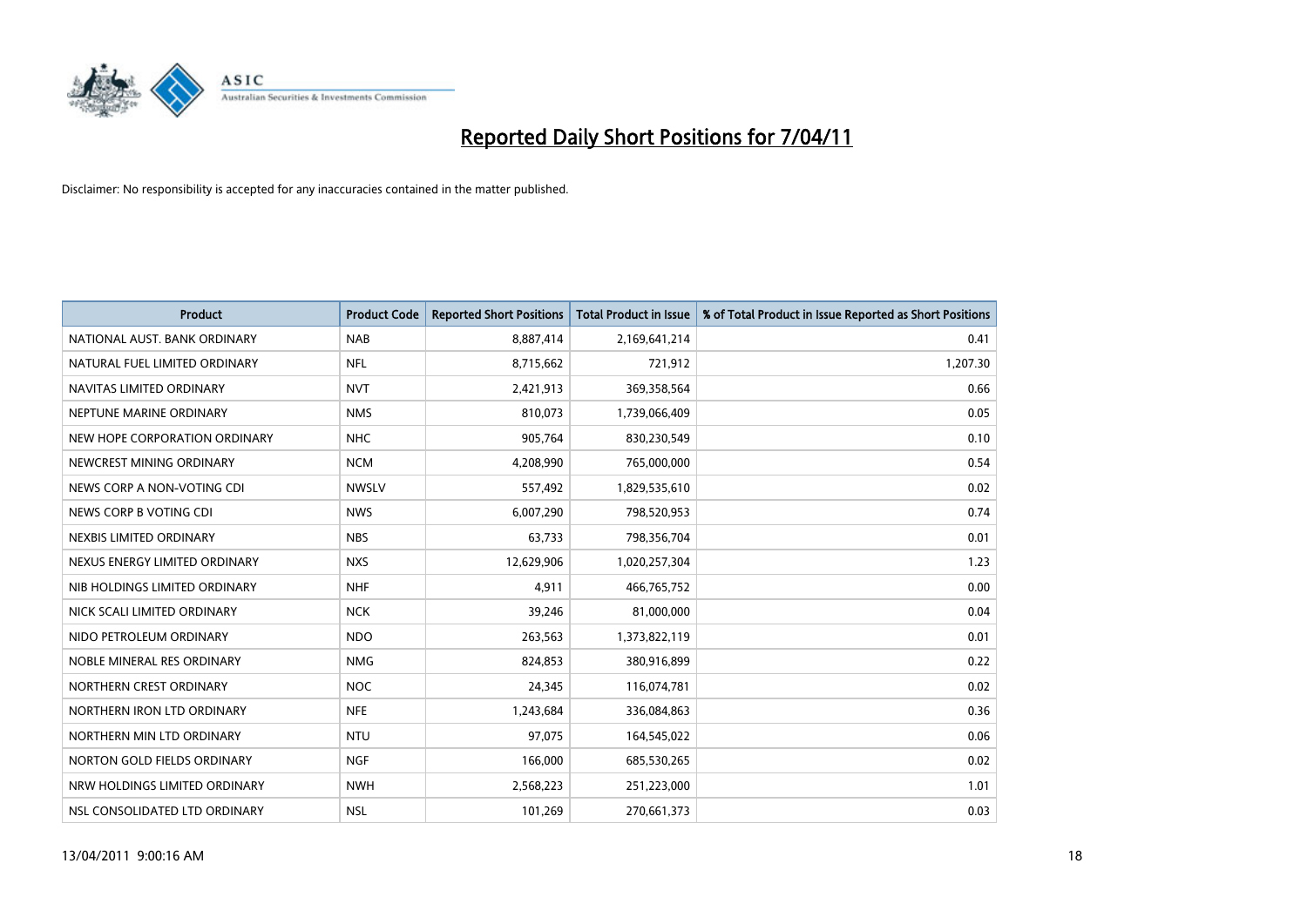

| <b>Product</b>                        | <b>Product Code</b> | <b>Reported Short Positions</b> | Total Product in Issue | % of Total Product in Issue Reported as Short Positions |
|---------------------------------------|---------------------|---------------------------------|------------------------|---------------------------------------------------------|
| NUFARM LIMITED ORDINARY               | <b>NUF</b>          | 5,889,797                       | 261,833,005            | 2.22                                                    |
| OAKTON LIMITED ORDINARY               | <b>OKN</b>          | 670,312                         | 93,800,235             | 0.72                                                    |
| OCEANAGOLD CORP. CHESS DEPOSITARY INT | <b>OGC</b>          | 1,382,098                       | 262,180,388            | 0.53                                                    |
| OCEANIA CAPITAL LTD ORDINARY          | <b>OCP</b>          | 2,500                           | 91,921,295             | 0.00                                                    |
| OIL SEARCH LTD ORDINARY               | OSH                 | 10,920,221                      | 1,312,888,303          | 0.81                                                    |
| OILEX LTD ORDINARY                    | <b>OEX</b>          | 15.688                          | 253,274,885            | 0.01                                                    |
| OM HOLDINGS LIMITED ORDINARY          | OMH                 | 6,080,233                       | 504,085,150            | 1.21                                                    |
| <b>ONESTEEL LIMITED ORDINARY</b>      | OST                 | 13,287,721                      | 1,334,723,421          | 0.99                                                    |
| ORICA LIMITED ORDINARY                | ORI                 | 1,320,962                       | 363,223,767            | 0.34                                                    |
| ORIGIN ENERGY ORDINARY                | <b>ORG</b>          | 12,430,205                      | 972,184,137            | 1.25                                                    |
| OROCOBRE LIMITED ORDINARY             | <b>ORE</b>          | 54,861                          | 102,813,894            | 0.05                                                    |
| OROTONGROUP LIMITED ORDINARY          | ORL                 | 1,216                           | 40,880,902             | 0.00                                                    |
| OTTO ENERGY LIMITED ORDINARY          | OEL                 | 109,204                         | 1,134,540,071          | 0.01                                                    |
| OZ MINERALS ORDINARY                  | OZL                 | 24,343,199                      | 3,238,546,504          | 0.74                                                    |
| <b>PACIFIC BRANDS ORDINARY</b>        | <b>PBG</b>          | 8,562,807                       | 931,386,248            | 0.93                                                    |
| PALADIN ENERGY LTD ORDINARY           | <b>PDN</b>          | 12,856,635                      | 777,698,217            | 1.63                                                    |
| PANAUST LIMITED ORDINARY              | <b>PNA</b>          | 15,348,555                      | 2,965,008,426          | 0.51                                                    |
| PANORAMIC RESOURCES ORDINARY          | <b>PAN</b>          | 1,510,640                       | 207,050,710            | 0.75                                                    |
| PAPERLINX LIMITED ORDINARY            | <b>PPX</b>          | 19,827,551                      | 603,580,761            | 3.27                                                    |
| PAPILLON RES LTD ORDINARY             | PIR                 | 332,990                         | 190,054,868            | 0.17                                                    |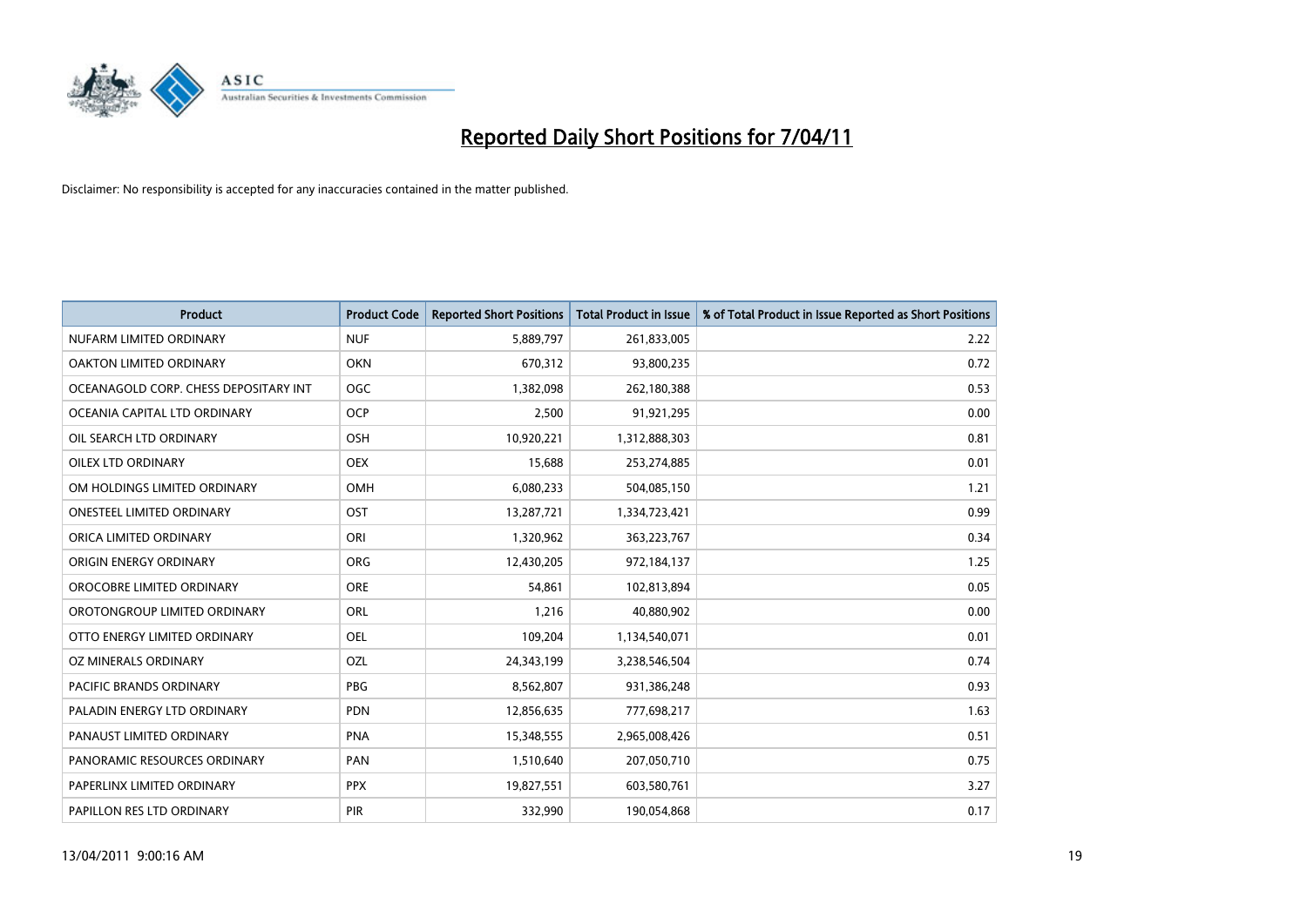

| <b>Product</b>                       | <b>Product Code</b> | <b>Reported Short Positions</b> | <b>Total Product in Issue</b> | % of Total Product in Issue Reported as Short Positions |
|--------------------------------------|---------------------|---------------------------------|-------------------------------|---------------------------------------------------------|
| PATTIES FOODS LTD ORDINARY           | PFL                 |                                 | 138,908,853                   | 0.00                                                    |
| PEET LIMITED ORDINARY                | <b>PPC</b>          | 95,406                          | 302,965,804                   | 0.02                                                    |
| PENINSULA ENERGY LTD ORDINARY        | <b>PEN</b>          | 1,182,000                       | 2,086,495,200                 | 0.06                                                    |
| PERILYA LIMITED ORDINARY             | PEM                 | 494,796                         | 526,075,563                   | 0.09                                                    |
| PERPETUAL LIMITED ORDINARY           | PPT                 | 2,352,736                       | 44,669,352                    | 5.26                                                    |
| PERSEUS MINING LTD ORDINARY          | PRU                 | 4,039,028                       | 423,917,088                   | 0.95                                                    |
| PETSEC ENERGY ORDINARY               | <b>PSA</b>          | 223,332                         | 231,283,622                   | 0.10                                                    |
| PHARMAXIS LTD ORDINARY               | <b>PXS</b>          | 1,155,519                       | 228,127,809                   | 0.52                                                    |
| PHOTON GROUP LTD ORDINARY            | PGA                 | 250,510                         | 1,540,543,357                 | 0.02                                                    |
| PLATINUM ASSET ORDINARY              | <b>PTM</b>          | 7,436,321                       | 561,347,878                   | 1.32                                                    |
| PLATINUM AUSTRALIA ORDINARY          | <b>PLA</b>          | 5,052,062                       | 392,430,039                   | 1.29                                                    |
| PLATINUM CAPITAL LTD ORDINARY        | <b>PMC</b>          |                                 | 164,959,410                   | 0.00                                                    |
| PMP LIMITED ORDINARY                 | <b>PMP</b>          | 88,029                          | 335,338,483                   | 0.02                                                    |
| PORT BOUVARD LIMITED ORDINARY        | PBD                 | 6,754                           | 593,868,295                   | 0.00                                                    |
| PREMIER INVESTMENTS ORDINARY         | <b>PMV</b>          | 389,907                         | 155,062,831                   | 0.24                                                    |
| PRIMA BIOMED LTD ORDINARY            | <b>PRR</b>          | 34,755                          | 795,497,098                   | 0.00                                                    |
| PRIMARY HEALTH CARE ORDINARY         | <b>PRY</b>          | 9,455,995                       | 496,103,188                   | 1.90                                                    |
| PRIME INFR GROUP. STAPLED SECURITIES | PIH                 | 308,735                         | 351,776,795                   | 0.09                                                    |
| PRIME MEDIA GRP LTD ORDINARY         | PRT                 | 14,825                          | 366,330,303                   | 0.00                                                    |
| PROGEN PHARMACEUTIC ORDINARY         | PGL                 | 151,596                         | 24,709,097                    | 0.61                                                    |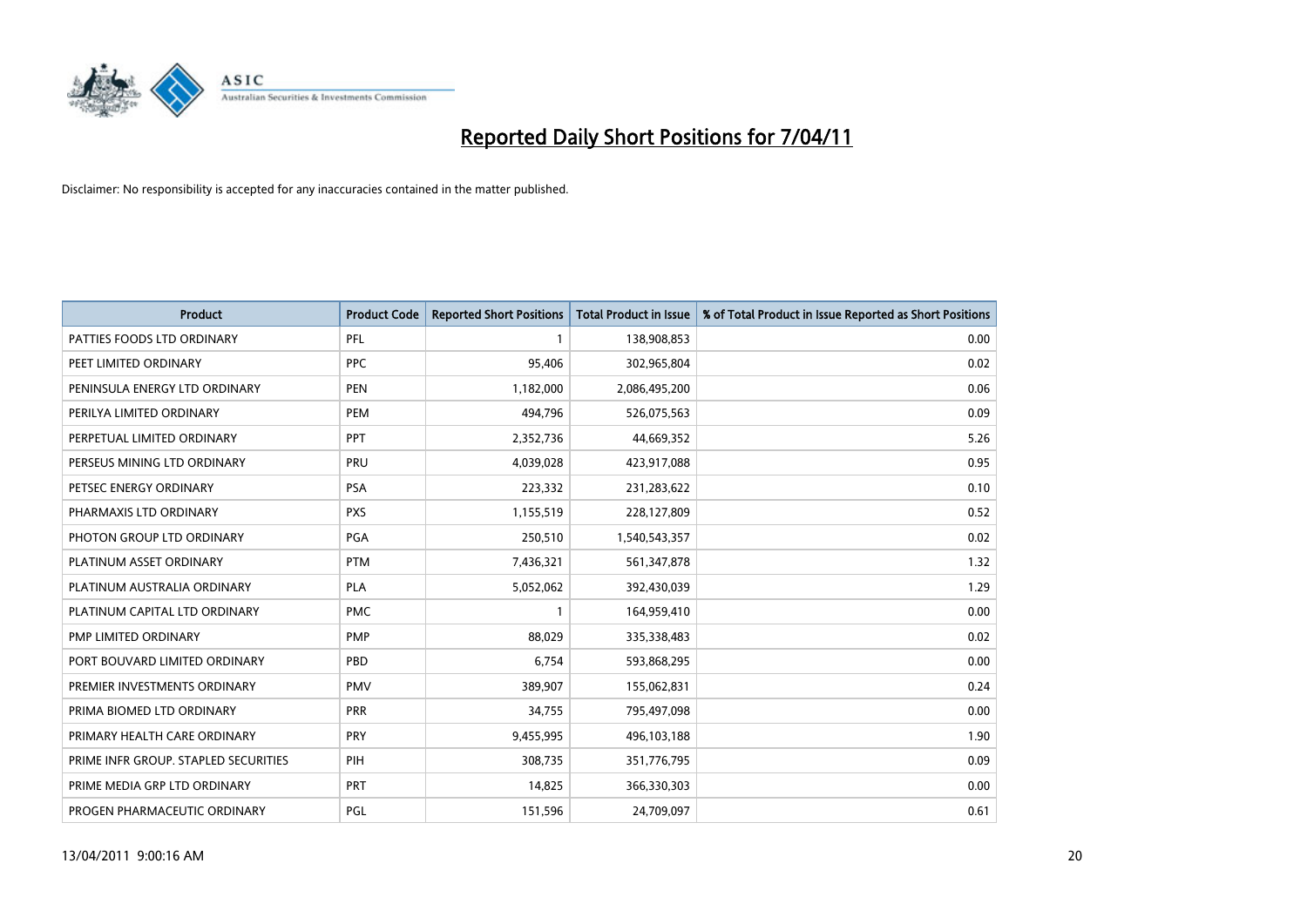

| <b>Product</b>                       | <b>Product Code</b> | <b>Reported Short Positions</b> | Total Product in Issue | % of Total Product in Issue Reported as Short Positions |
|--------------------------------------|---------------------|---------------------------------|------------------------|---------------------------------------------------------|
| PROGRAMMED ORDINARY                  | <b>PRG</b>          | 356,488                         | 118,169,908            | 0.30                                                    |
| <b>PSIVIDA CORP CDI 1:1</b>          | <b>PVA</b>          | 6.878                           | 8,896,217              | 0.08                                                    |
| <b>QANTAS AIRWAYS ORDINARY</b>       | QAN                 | 34,716,639                      | 2,265,123,620          | 1.56                                                    |
| OBE INSURANCE GROUP ORDINARY         | <b>OBE</b>          | 20,451,579                      | 1,051,877,166          | 1.93                                                    |
| OR NATIONAL LIMITED ORDINARY         | <b>ORN</b>          | 18,813,843                      | 2,440,000,000          | 0.77                                                    |
| <b>QUBE LOGISTICS ORDINARY UNITS</b> | <b>QUB</b>          | 11,813                          | 555,731,057            | 0.00                                                    |
| RAMELIUS RESOURCES ORDINARY          | <b>RMS</b>          | 85,184                          | 291,208,795            | 0.02                                                    |
| RAMSAY HEALTH CARE ORDINARY          | <b>RHC</b>          | 1,506,860                       | 202,081,252            | 0.73                                                    |
| <b>RCR TOMLINSON ORDINARY</b>        | <b>RCR</b>          | 68,067                          | 131,897,672            | 0.05                                                    |
| <b>REA GROUP ORDINARY</b>            | <b>REA</b>          | 60.019                          | 129,691,280            | 0.04                                                    |
| <b>RECKON LIMITED ORDINARY</b>       | <b>RKN</b>          | 2                               | 133,384,060            | 0.00                                                    |
| <b>RED 5 LIMITED ORDINARY</b>        | <b>RED</b>          | 17,305                          | 1,283,597,526          | 0.00                                                    |
| <b>RED FORK ENERGY ORDINARY</b>      | <b>RFE</b>          | 9,184                           | 160,035,000            | 0.00                                                    |
| <b>REED RESOURCES LTD ORDINARY</b>   | <b>RDR</b>          | 2,416,721                       | 229,830,556            | 1.05                                                    |
| <b>REGIS RESOURCES ORDINARY</b>      | <b>RRL</b>          | 1,813,485                       | 431,150,415            | 0.43                                                    |
| RESMED INC CDI 10:1                  | <b>RMD</b>          | 10,098,093                      | 1,534,676,730          | 0.66                                                    |
| <b>RESOLUTE MINING ORDINARY</b>      | <b>RSG</b>          | 3,980,447                       | 467,464,116            | 0.86                                                    |
| RESOURCE GENERATION ORDINARY         | <b>RES</b>          | 258,936                         | 244,400,530            | 0.10                                                    |
| <b>RETAIL FOOD GROUP ORDINARY</b>    | <b>RFG</b>          | 704                             | 107,359,927            | 0.00                                                    |
| REVERSE CORP LIMITED ORDINARY        | <b>REF</b>          | 25,141                          | 92,382,175             | 0.03                                                    |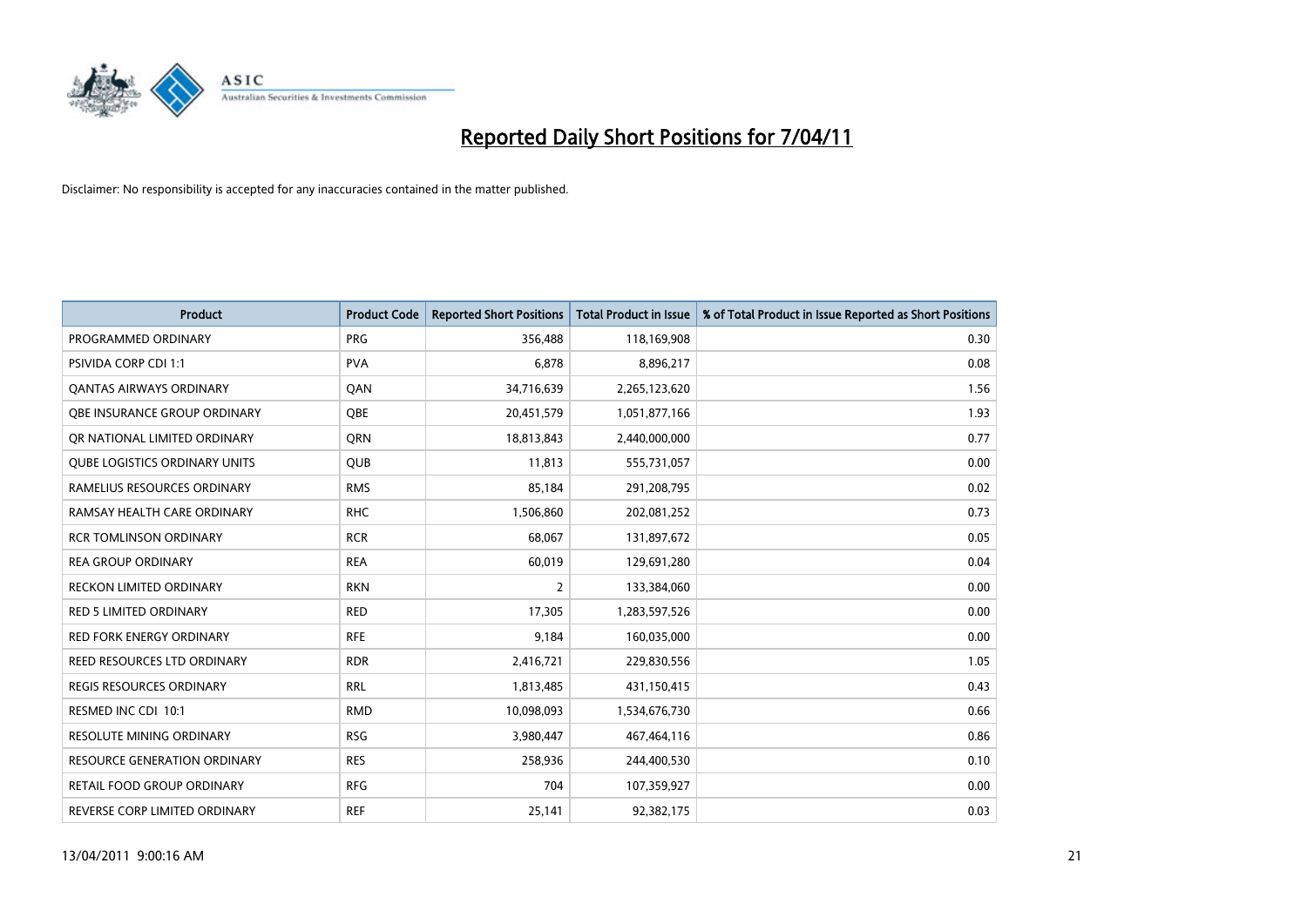

| Product                              | <b>Product Code</b> | <b>Reported Short Positions</b> | <b>Total Product in Issue</b> | % of Total Product in Issue Reported as Short Positions |
|--------------------------------------|---------------------|---------------------------------|-------------------------------|---------------------------------------------------------|
| <b>REX MINERALS LIMITED ORDINARY</b> | <b>RXM</b>          | 167,891                         | 150,688,879                   | 0.10                                                    |
| RHG LIMITED ORDINARY                 | <b>RHG</b>          | 56,343                          | 318,745,978                   | 0.01                                                    |
| RICO RESOURCES LTD ORDINARY          | <b>RRI</b>          | 50,000                          | 361,985,337                   | 0.01                                                    |
| RIDLEY CORPORATION ORDINARY          | <b>RIC</b>          | 800,017                         | 307,817,071                   | 0.26                                                    |
| RIO TINTO LIMITED ORDINARY           | <b>RIO</b>          | 15,041,109                      | 435,758,720                   | 3.43                                                    |
| <b>RIVERCITY MOTORWAY STAPLED</b>    | <b>RCY</b>          | 132,000                         | 957,010,115                   | 0.01                                                    |
| RIVERSDALE MINING ORDINARY           | <b>RIV</b>          | 875,545                         | 236,742,855                   | 0.36                                                    |
| ROBUST RESOURCES ORDINARY            | <b>ROL</b>          | 1,121,619                       | 84,944,097                    | 1.32                                                    |
| ROC OIL COMPANY ORDINARY             | <b>ROC</b>          | 8,341,901                       | 713,154,560                   | 1.16                                                    |
| <b>RP DATA LTD ORDINARY</b>          | <b>RPX</b>          | 364,041                         | 149,246,421                   | 0.24                                                    |
| SAI GLOBAL LIMITED ORDINARY          | SAI                 | 260,841                         | 199,552,155                   | 0.12                                                    |
| SALMAT LIMITED ORDINARY              | <b>SLM</b>          | 148,411                         | 159,767,799                   | 0.09                                                    |
| SAMSON OIL & GAS LTD ORDINARY        | <b>SSN</b>          | 3,136,850                       | 1,724,810,149                 | 0.18                                                    |
| SANDFIRE RESOURCES ORDINARY          | <b>SFR</b>          | 572,120                         | 148,309,969                   | 0.37                                                    |
| SANTOS LTD ORDINARY                  | <b>STO</b>          | 8,259,188                       | 877,913,584                   | 0.91                                                    |
| SARACEN MINERAL ORDINARY             | SAR                 | 432,970                         | 492,151,415                   | 0.09                                                    |
| SEDGMAN LIMITED ORDINARY             | <b>SDM</b>          | 433,764                         | 209,752,689                   | 0.20                                                    |
| SEEK LIMITED ORDINARY                | <b>SEK</b>          | 6,253,427                       | 336,584,488                   | 1.86                                                    |
| SENETAS CORPORATION ORDINARY         | <b>SEN</b>          | 756,999                         | 463,105,195                   | 0.16                                                    |
| SENEX ENERGY LIMITED ORDINARY        | SXY                 | 200,070                         | 729,893,211                   | 0.03                                                    |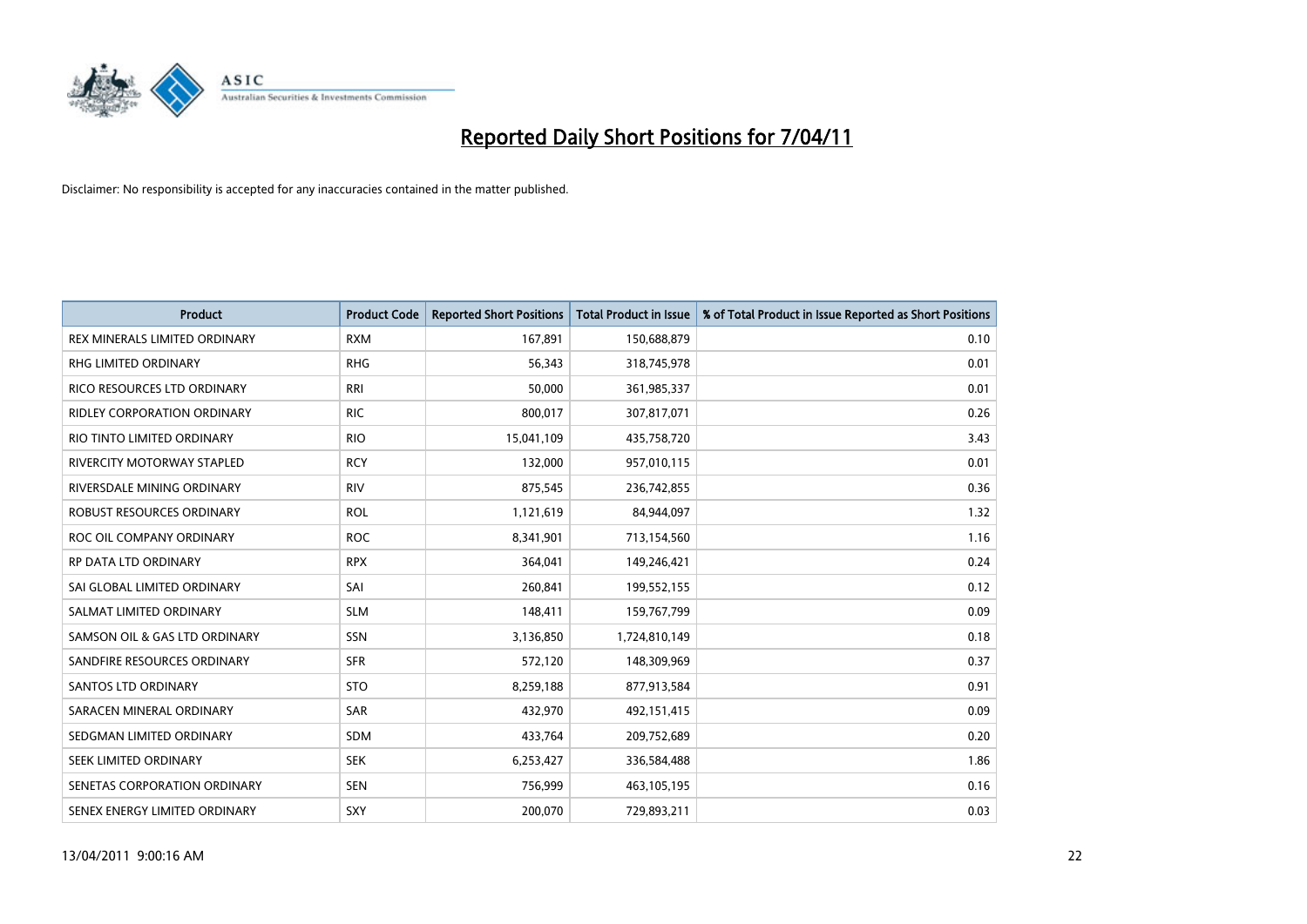

| <b>Product</b>                           | <b>Product Code</b> | <b>Reported Short Positions</b> | <b>Total Product in Issue</b> | % of Total Product in Issue Reported as Short Positions |
|------------------------------------------|---------------------|---------------------------------|-------------------------------|---------------------------------------------------------|
| SERVCORP LIMITED ORDINARY                | SRV                 | 78,017                          | 98,440,807                    | 0.08                                                    |
| SERVICE STREAM ORDINARY                  | <b>SSM</b>          | 344,663                         | 283,418,867                   | 0.12                                                    |
| SEVEN GROUP HOLDINGS ORDINARY            | <b>SVW</b>          | 343,349                         | 305,410,281                   | 0.10                                                    |
| SIGMA PHARMACEUTICAL ORDINARY            | <b>SIP</b>          | 18,231,823                      | 1,178,626,572                 | 1.54                                                    |
| SILEX SYSTEMS ORDINARY                   | <b>SLX</b>          | 335,382                         | 170,128,997                   | 0.20                                                    |
| SILVER LAKE RESOURCE ORDINARY            | <b>SLR</b>          | 88.305                          | 178,882,838                   | 0.04                                                    |
| SIMS METAL MGMT LTD ORDINARY             | <b>SGM</b>          | 3,434,707                       | 204,927,017                   | 1.70                                                    |
| SINGAPORE TELECOMM. CHESS DEPOSITARY INT | SGT                 | 5,151,707                       | 310,378,692                   | 1.64                                                    |
| SKILLED GROUP LTD ORDINARY               | <b>SKE</b>          | 106,159                         | 232,963,526                   | 0.05                                                    |
| SKY CITY ENTERTAIN, ORDINARY             | <b>SKC</b>          | 123,784                         | 576,958,340                   | 0.02                                                    |
| <b>SKY NETWORK ORDINARY</b>              | <b>SKT</b>          | 75,866                          | 389,139,785                   | 0.02                                                    |
| SMS MANAGEMENT, ORDINARY                 | <b>SMX</b>          | 97,536                          | 67,661,358                    | 0.14                                                    |
| SONIC HEALTHCARE ORDINARY                | <b>SHL</b>          | 6,550,492                       | 388,429,875                   | 1.68                                                    |
| SOUL PATTINSON (W.H) ORDINARY            | SOL                 | 53,687                          | 238,640,580                   | 0.02                                                    |
| SP AUSNET STAPLED SECURITIES             | <b>SPN</b>          | 4,998,873                       | 2,795,115,439                 | 0.17                                                    |
| SPARK INFRASTRUCTURE STAPLED NOTE & UNIT | SKI                 | 15,478,534                      | 1,326,734,264                 | 1.16                                                    |
| SPDR 200 FUND ETF UNITS                  | <b>STW</b>          | 8                               | 50,839,159                    | 0.00                                                    |
| SPECIALTY FASHION ORDINARY               | <b>SFH</b>          | 1,854,678                       | 191,686,122                   | 0.96                                                    |
| SPHERE MINERALS LTD ORDINARY             | <b>SPH</b>          | 1,991                           | 171,348,151                   | 0.00                                                    |
| SPOTLESS GROUP LTD ORDINARY              | <b>SPT</b>          | 2,147,173                       | 261,070,153                   | 0.81                                                    |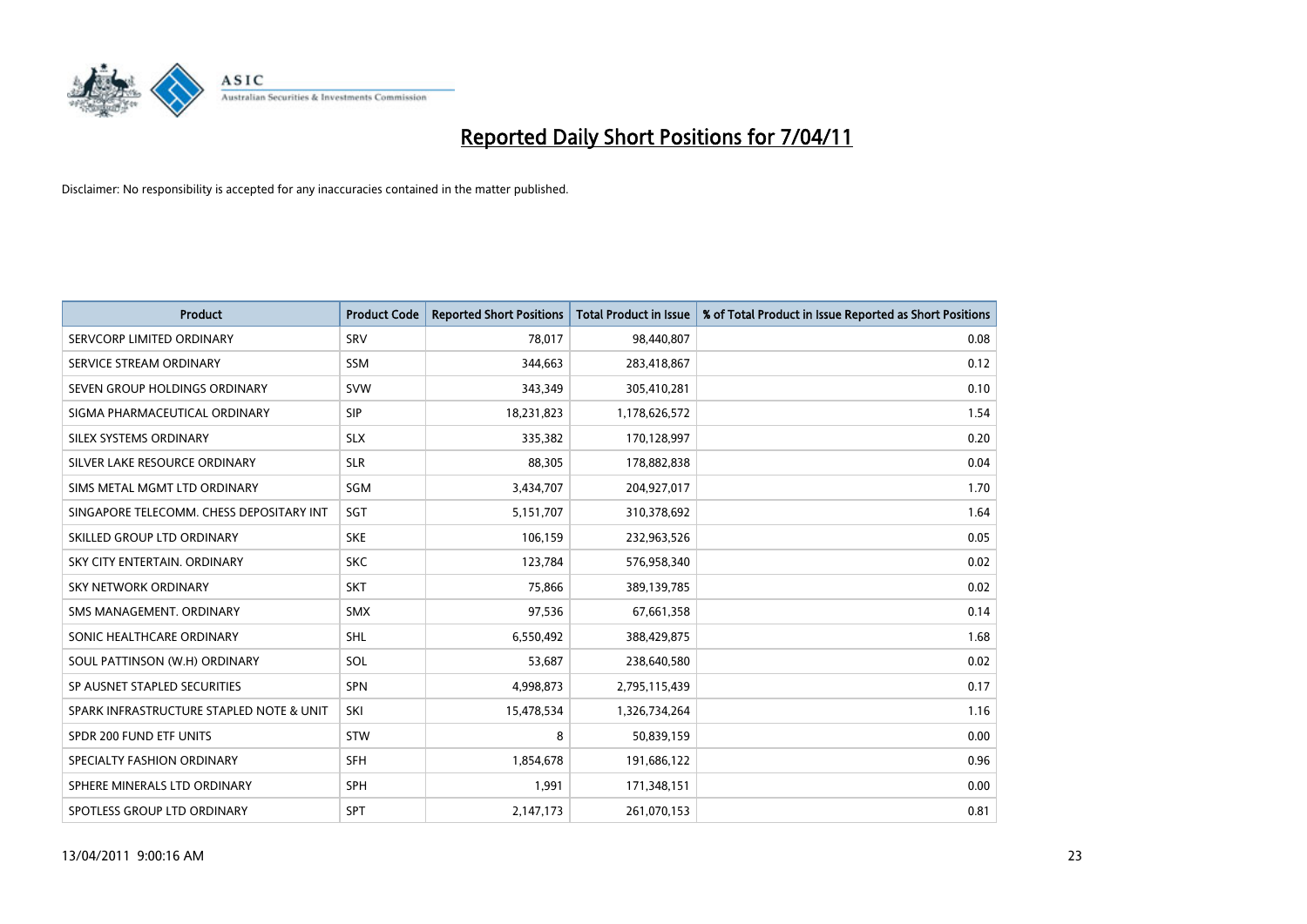

| <b>Product</b>                       | <b>Product Code</b> | <b>Reported Short Positions</b> | <b>Total Product in Issue</b> | % of Total Product in Issue Reported as Short Positions |
|--------------------------------------|---------------------|---------------------------------|-------------------------------|---------------------------------------------------------|
| ST BARBARA LIMITED ORDINARY          | <b>SBM</b>          | 3,733,294                       | 325,615,389                   | 1.15                                                    |
| STAGING CONNECTIONS ORDINARY         | <b>STG</b>          | 2,917,189                       | 78,317,726                    | 3.72                                                    |
| STANMORE COAL LTD ORDINARY           | <b>SMR</b>          | 73,240                          | 87,270,738                    | 0.08                                                    |
| STARPHARMA HOLDINGS ORDINARY         | SPL                 | 164,730                         | 247,402,721                   | 0.07                                                    |
| STH AMERICAN COR LTD ORDINARY        | SAY                 | 9,200                           | 245,846,493                   | 0.00                                                    |
| STHN CROSS MEDIA ORDINARY            | SXL                 | 1,515,259                       | 379,160,768                   | 0.38                                                    |
| STOCKLAND UNITS/ORD STAPLED          | SGP                 | 17,762,509                      | 2,383,036,717                 | 0.76                                                    |
| STRAITS RES LTD. ORDINARY            | SRQ                 | 8,071,135                       | 324,355,749                   | 2.47                                                    |
| STW COMMUNICATIONS ORDINARY          | SGN                 | 225,599                         | 364,310,964                   | 0.06                                                    |
| SUNCORP GROUP LTD ORDINARY           | <b>SUN</b>          | 6,379,215                       | 1,286,600,980                 | 0.48                                                    |
| SUNDANCE ENERGY ORDINARY             | <b>SEA</b>          | 33,011                          | 276,709,585                   | 0.01                                                    |
| SUNDANCE RESOURCES ORDINARY          | SDL                 | 20,236,899                      | 2,718,671,668                 | 0.74                                                    |
| SUNLAND GROUP LTD ORDINARY           | <b>SDG</b>          | 17,747                          | 224,881,794                   | 0.00                                                    |
| SUPER RET REP LTD ORDINARY           | SUL                 | 119,757                         | 129,077,342                   | 0.10                                                    |
| SWICK MINING ORDINARY                | <b>SWK</b>          | 1,548                           | 236,724,970                   | 0.00                                                    |
| SYMEX HOLDINGS ORDINARY              | <b>SYM</b>          | 6,633                           | 128,048,857                   | 0.01                                                    |
| <b>TABCORP HOLDINGS LTD ORDINARY</b> | <b>TAH</b>          | 635,013                         | 688,019,737                   | 0.08                                                    |
| TALENT2 INTERNATION ORDINARY         | <b>TWO</b>          | 7                               | 142,434,450                   | 0.00                                                    |
| <b>TALISMAN MINING ORDINARY</b>      | <b>TLM</b>          | 3,079                           | 130,438,627                   | 0.00                                                    |
| TAP OIL LIMITED ORDINARY             | <b>TAP</b>          | 634,812                         | 240,967,311                   | 0.26                                                    |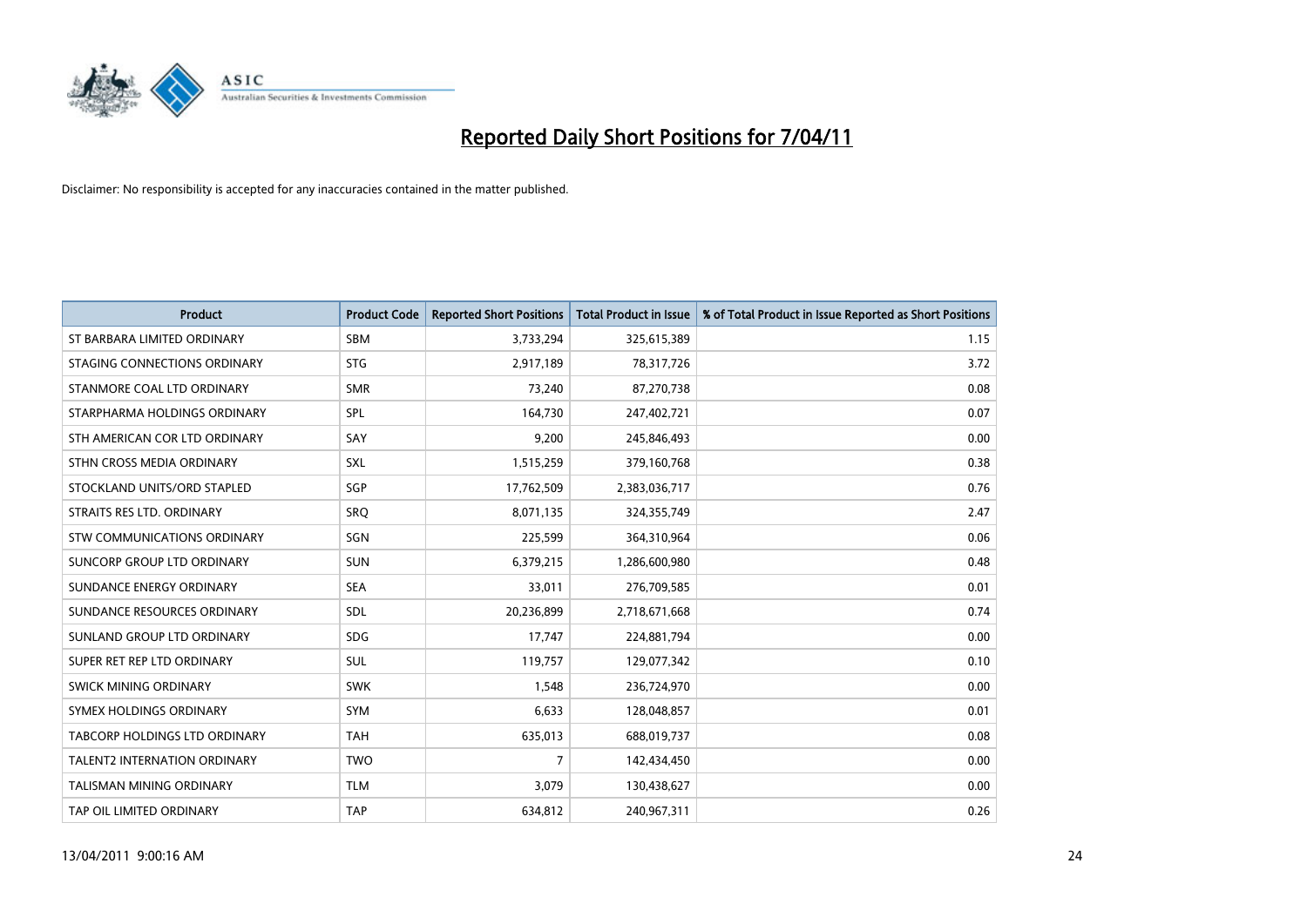

| <b>Product</b>                       | <b>Product Code</b> | <b>Reported Short Positions</b> | <b>Total Product in Issue</b> | % of Total Product in Issue Reported as Short Positions |
|--------------------------------------|---------------------|---------------------------------|-------------------------------|---------------------------------------------------------|
| <b>TASSAL GROUP LIMITED ORDINARY</b> | <b>TGR</b>          | 39,334                          | 146,304,404                   | 0.02                                                    |
| TATTS GROUP LTD ORDINARY             | <b>TTS</b>          | 14,811,292                      | 1,301,092,863                 | 1.12                                                    |
| <b>TELECOM CORPORATION ORDINARY</b>  | <b>TEL</b>          | 18,030,141                      | 1,924,649,369                 | 0.93                                                    |
| TELSTRA CORPORATION. ORDINARY        | <b>TLS</b>          | 17,040,449                      | 12,443,074,357                | 0.13                                                    |
| TEN NETWORK HOLDINGS ORDINARY        | <b>TEN</b>          | 32,935,674                      | 1,045,236,720                 | 3.16                                                    |
| TERANGA GOLD CORP CDI 1:1            | <b>TGZ</b>          | 181,152                         | 151,109,395                   | 0.11                                                    |
| TFS CORPORATION LTD ORDINARY         | <b>TFC</b>          | 65.182                          | 262,656,661                   | 0.02                                                    |
| THE REJECT SHOP ORDINARY             | <b>TRS</b>          | 534,484                         | 26,033,570                    | 2.04                                                    |
| THOR MINING PLC CHESS DEPOSITARY     | <b>THR</b>          | 2,307                           | 240,235,256                   | 0.00                                                    |
| THORN GROUP LIMITED ORDINARY         | <b>TGA</b>          | 15,848                          | 129,858,924                   | 0.01                                                    |
| THUNDELARRA EXPLOR, ORDINARY         | <b>THX</b>          | 37,498                          | 153,458,927                   | 0.02                                                    |
| <b>TIGER RESOURCES ORDINARY</b>      | <b>TGS</b>          | 208,811                         | 668,635,549                   | 0.03                                                    |
| TIMBERCORP LIMITED ORDINARY          | <b>TIM</b>          | 90.074                          | 352,071,429                   | 0.02                                                    |
| <b>TISHMAN SPEYER UNITS</b>          | <b>TSO</b>          | 69.279                          | 338,440,904                   | 0.02                                                    |
| TNG LIMITED ORDINARY                 | <b>TNG</b>          | 4,321                           | 284,803,062                   | 0.00                                                    |
| TOLL HOLDINGS LTD ORDINARY           | <b>TOL</b>          | 16,183,357                      | 710,128,531                   | 2.31                                                    |
| TORO ENERGY LIMITED ORDINARY         | <b>TOE</b>          | 181,291                         | 964,936,676                   | 0.02                                                    |
| TOWER AUSTRALIA ORDINARY             | <b>TAL</b>          | 3,819,471                       | 419,652,394                   | 0.90                                                    |
| <b>TOWER LIMITED ORDINARY</b>        | <b>TWR</b>          | 690,119                         | 263,603,448                   | 0.26                                                    |
| TOX FREE SOLUTIONS ORDINARY          | <b>TOX</b>          | 14.801                          | 92,290,500                    | 0.01                                                    |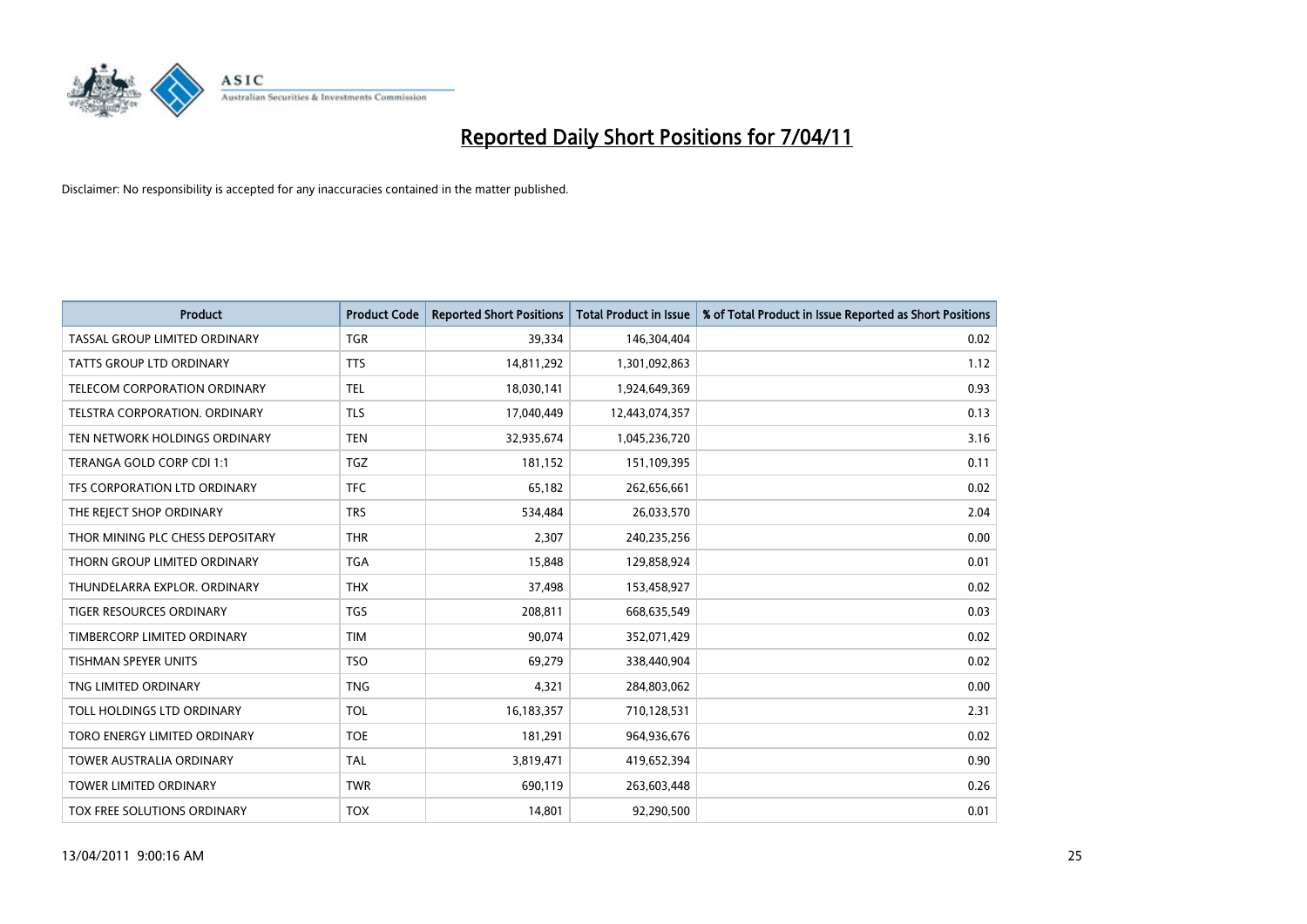

| <b>Product</b>                            | <b>Product Code</b> | <b>Reported Short Positions</b> | Total Product in Issue | % of Total Product in Issue Reported as Short Positions |
|-------------------------------------------|---------------------|---------------------------------|------------------------|---------------------------------------------------------|
| TPG TELECOM LIMITED ORDINARY              | <b>TPM</b>          | 4,367,789                       | 775,522,421            | 0.55                                                    |
| TRANSFIELD SERV INFR STAPLED SECURITIES   | <b>TSI</b>          | 428,463                         | 438,756,421            | 0.10                                                    |
| <b>TRANSFIELD SERVICES ORDINARY</b>       | <b>TSE</b>          | 3,334,411                       | 549,715,957            | 0.60                                                    |
| TRANSPACIFIC INDUST. ORDINARY             | <b>TPI</b>          | 14,782,822                      | 960,638,735            | 1.53                                                    |
| TRANSURBAN GROUP TRIPLE STAPLED SEC.      | <b>TCL</b>          | 4,279,845                       | 1,443,543,731          | 0.29                                                    |
| TRINITY GROUP STAPLED SECURITIES          | <b>TCO</b>          | 3,419                           | 231,701,539            | 0.00                                                    |
| TROY RESOURCES NL ORDINARY                | <b>TRY</b>          | 44,036                          | 87,793,823             | 0.05                                                    |
| UGL LIMITED ORDINARY                      | <b>UGL</b>          | 5,650,856                       | 166,047,171            | 3.38                                                    |
| UNILIFE CORPORATION CDI US PROHIBITED     | <b>UNS</b>          | 372,215                         | 272,951,939            | 0.13                                                    |
| UXC LIMITED ORDINARY                      | <b>UXC</b>          | 45,584                          | 305,789,718            | 0.01                                                    |
| VALAD PROPERTY GROUP STAPLED US PROHIBIT. | <b>VPG</b>          | 3,891,919                       | 115,108,116            | 3.38                                                    |
| <b>VDM GROUP LIMITED ORDINARY</b>         | <b>VMG</b>          | 11,116                          | 193,127,749            | 0.01                                                    |
| <b>VENTURE MINERALS ORDINARY</b>          | <b>VMS</b>          | 146,339                         | 220,943,592            | 0.06                                                    |
| <b>VIRGIN BLUE HOLDINGS ORDINARY</b>      | <b>VBA</b>          | 35,189,586                      | 2,210,197,600          | 1.59                                                    |
| <b>VISION GROUP HLDGS ORDINARY</b>        | <b>VGH</b>          | 78,000                          | 74,061,110             | 0.11                                                    |
| <b>VITA GROUP LTD ORDINARY</b>            | <b>VTG</b>          | 75,190                          | 142,499,800            | 0.05                                                    |
| VITERRA INC CDI 1:1                       | <b>VTA</b>          | 3,828                           | 68,629,939             | 0.01                                                    |
| WATPAC LIMITED ORDINARY                   | <b>WTP</b>          | 29,185                          | 183,341,382            | 0.01                                                    |
| <b>WDS LIMITED ORDINARY</b>               | <b>WDS</b>          | 701                             | 143,107,458            | 0.00                                                    |
| WEBFIRM GROUP LTD ORDINARY                | <b>WFM</b>          | 4,876                           | 677,642,536            | 0.00                                                    |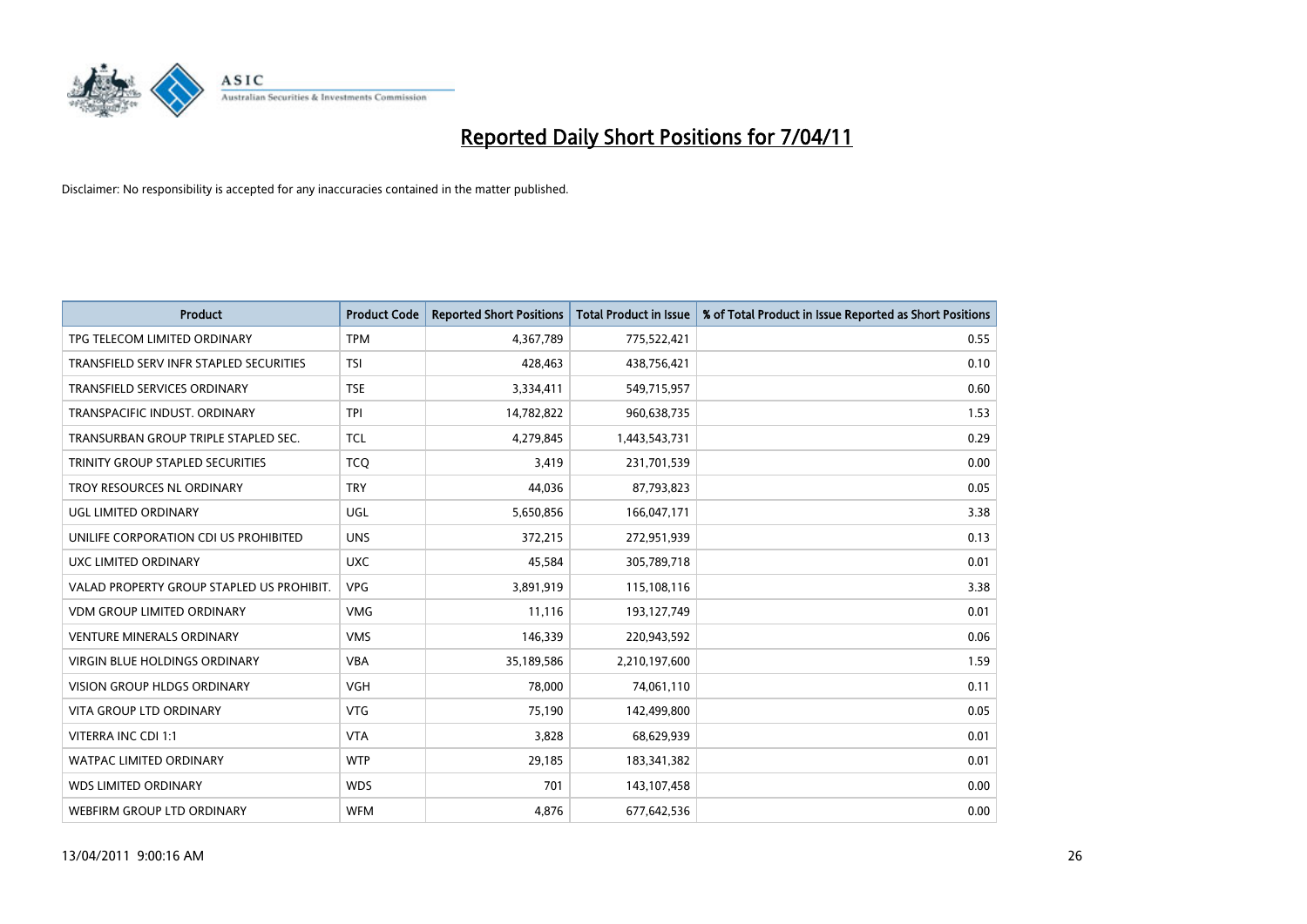

| <b>Product</b>                         | <b>Product Code</b> | <b>Reported Short Positions</b> | Total Product in Issue | % of Total Product in Issue Reported as Short Positions |
|----------------------------------------|---------------------|---------------------------------|------------------------|---------------------------------------------------------|
| <b>WEBJET LIMITED ORDINARY</b>         | <b>WEB</b>          | 333,185                         | 77,961,278             | 0.43                                                    |
| WESFARMERS LIMITED ORDINARY            | <b>WES</b>          | 19,485,424                      | 1,005,191,394          | 1.91                                                    |
| WESFARMERS LIMITED PARTIALLY PROTECTED | <b>WESN</b>         | 83,322                          | 151,880,768            | 0.05                                                    |
| WEST AUSTRALIAN NEWS ORDINARY          | <b>WAN</b>          | 4,683,108                       | 219,668,970            | 2.14                                                    |
| <b>WESTERN AREAS NL ORDINARY</b>       | <b>WSA</b>          | 8,552,619                       | 179,735,899            | 4.74                                                    |
| WESTERN DESERT RES. ORDINARY           | <b>WDR</b>          | 948                             | 154,684,908            | 0.00                                                    |
| WESTFIELD GROUP ORD/UNIT STAPLED SEC   | <b>WDC</b>          | 9,946,976                       | 2,308,988,539          | 0.40                                                    |
| WESTFIELD RETAIL TST UNIT STAPLED      | <b>WRT</b>          | 18,984,190                      | 3,054,166,195          | 0.63                                                    |
| WESTPAC BANKING CORP ORDINARY          | <b>WBC</b>          | 26,789,897                      | 3,008,836,873          | 0.85                                                    |
| WHITE ENERGY COMPANY ORDINARY          | <b>WEC</b>          | 10,841,068                      | 316,104,241            | 3.40                                                    |
| WHITEHAVEN COAL ORDINARY               | <b>WHC</b>          | 612,143                         | 493,800,069            | 0.12                                                    |
| WHK GROUP LIMITED ORDINARY             | <b>WHG</b>          | 34,194                          | 265,142,652            | 0.01                                                    |
| <b>WILDHORSE ENERGY ORDINARY</b>       | <b>WHE</b>          | 26.413                          | 227,117,335            | 0.01                                                    |
| WINDIMURRA VANADIUM ORDINARY           | <b>WVL</b>          | 163,685                         | 154,278,674            | 0.11                                                    |
| WOODSIDE PETROLEUM ORDINARY            | <b>WPL</b>          | 4,346,554                       | 783,401,631            | 0.54                                                    |
| WOOLWORTHS LIMITED ORDINARY            | <b>WOW</b>          | 3,966,698                       | 1,212,890,484          | 0.31                                                    |
| <b>WORLEYPARSONS LTD ORDINARY</b>      | <b>WOR</b>          | 5,713,089                       | 240,911,381            | 2.34                                                    |
| WOTIF.COM HOLDINGS ORDINARY            | <b>WTF</b>          | 10,083,206                      | 210,980,444            | 4.74                                                    |
| WPG RES LTD ORDINARY                   | <b>WPG</b>          | 174,881                         | 247,259,340            | 0.07                                                    |
| YTC RESOURCES ORDINARY                 | <b>YTC</b>          | 4,000                           | 234,803,364            | 0.00                                                    |